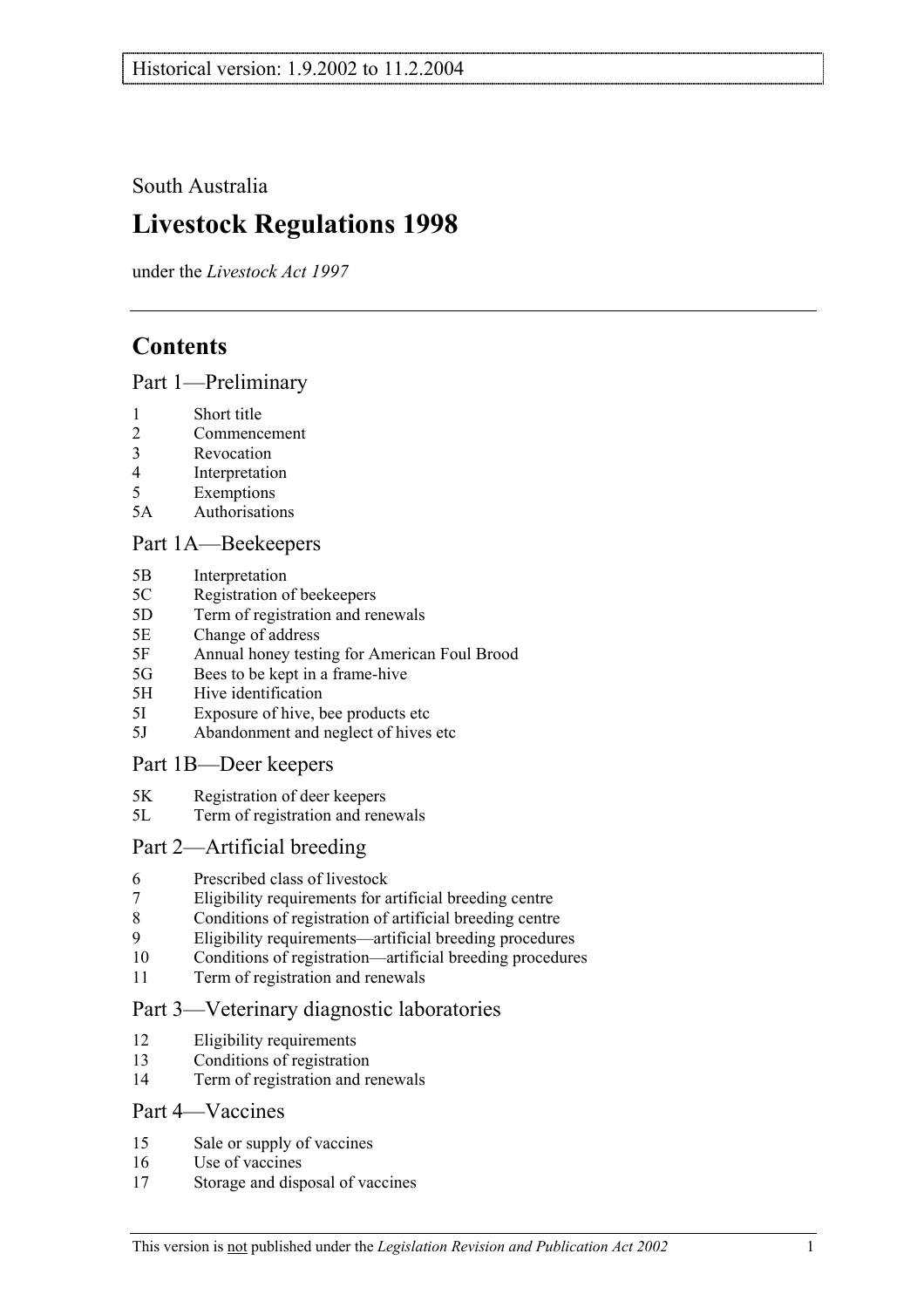#### 18 Prohibition on use of diagnostic agents

### Part 5—Hormonal growth promotants

- 19 Method of treatment of cattle or buffalo with hormonal growth promotants
- 20 HGP earmarks
- 21 HGP records
- 22 HGP free declarations
- 23 HGP free tags
- 24 HGP free invoices etc

### Part 6—Livestock identification

- 26 Interpretation
- 27 Identification of cattle and buffalo
- 27A Identification of deer
- 27B Removal of livestock in contravention of this Part
- 28 Types of tags and devices<br>29 Property identification cod
- Property identification codes
- 29A Authorisation of manufacturers and recyclers
- 29B Supply of tags and devices
- 29C Animal must not have more than one permanent identification device
- 29D Removal of permanent identification devices
- 29E Replacement of lost devices
- 29F Offence to alter or deface tags and devices

### Part 7—Sheep lice

- 30 Offence if lice-infested sheep at market
- 31 Offence if lice-infested sheep stray

### Part 7A—Vendor declarations

- 31A Signing of vendor declarations
- 31B False or misleading vendor declarations

### Part 8—Provision for funds under repealed Acts

- 32 Cattle Compensation Fund
- 33 Beekeepers Compensation Fund
- 34 Swine Compensation Fund
- 34A Deer Keepers Compensation Fund

### Part 9—Feeding of livestock

35 Feeding of animal material in certain circumstances

Schedule 1—Fees

### Schedule 2—Transitional provisions

- 1 Continuation of registration of beekeepers
- 1A Continuation of registration of deer keepers
- 2 Hive identification codes

### Legislative history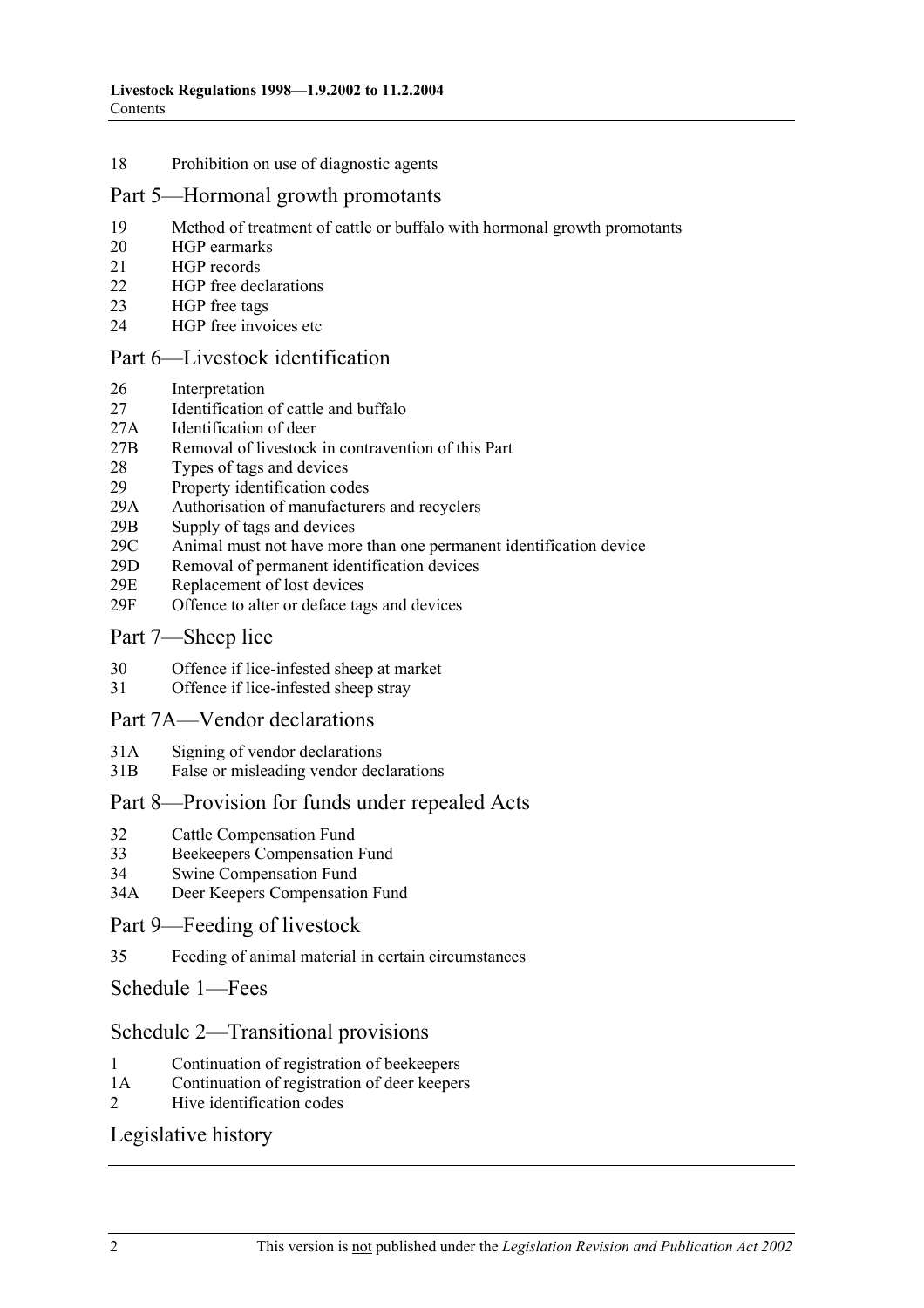## **Part 1—Preliminary**

### **1—Short title**

These regulations may be cited as the *Livestock Regulations 1998*.

### **2—Commencement**

These regulations will come into operation on the day on which the *Livestock Act 1997* comes into operation.

### **3—Revocation**

All regulations previously made under the *Stock Act 1990* are revoked.

### **4—Interpretation**

In these regulations—

*Act* means the *Livestock Act 1997*;

*class 1 vaccine* means a preparation or substance capable of producing immunity in livestock to the following organisms or disease syndromes:

anthrax

avian encephalomyelitis

Dichelobacter nodosus

Mareks disease

rabies

Shopes fibroma virus;

*class 2 vaccine* means a preparation or substance capable of producing immunity in livestock to the following organisms or disease syndromes:

bovine pestivirus

Campylobacter fetus var venerealis

canine adenovirus

canine distemper

canine calicivirus

canine parainfluenza virus

canine parvovirus

canine staphylococcal dermatitis

equine staphylococcal dermatitis

feline calicivirus

feline herpes virus

feline panleukopaenia

feline viral rhinotracheitis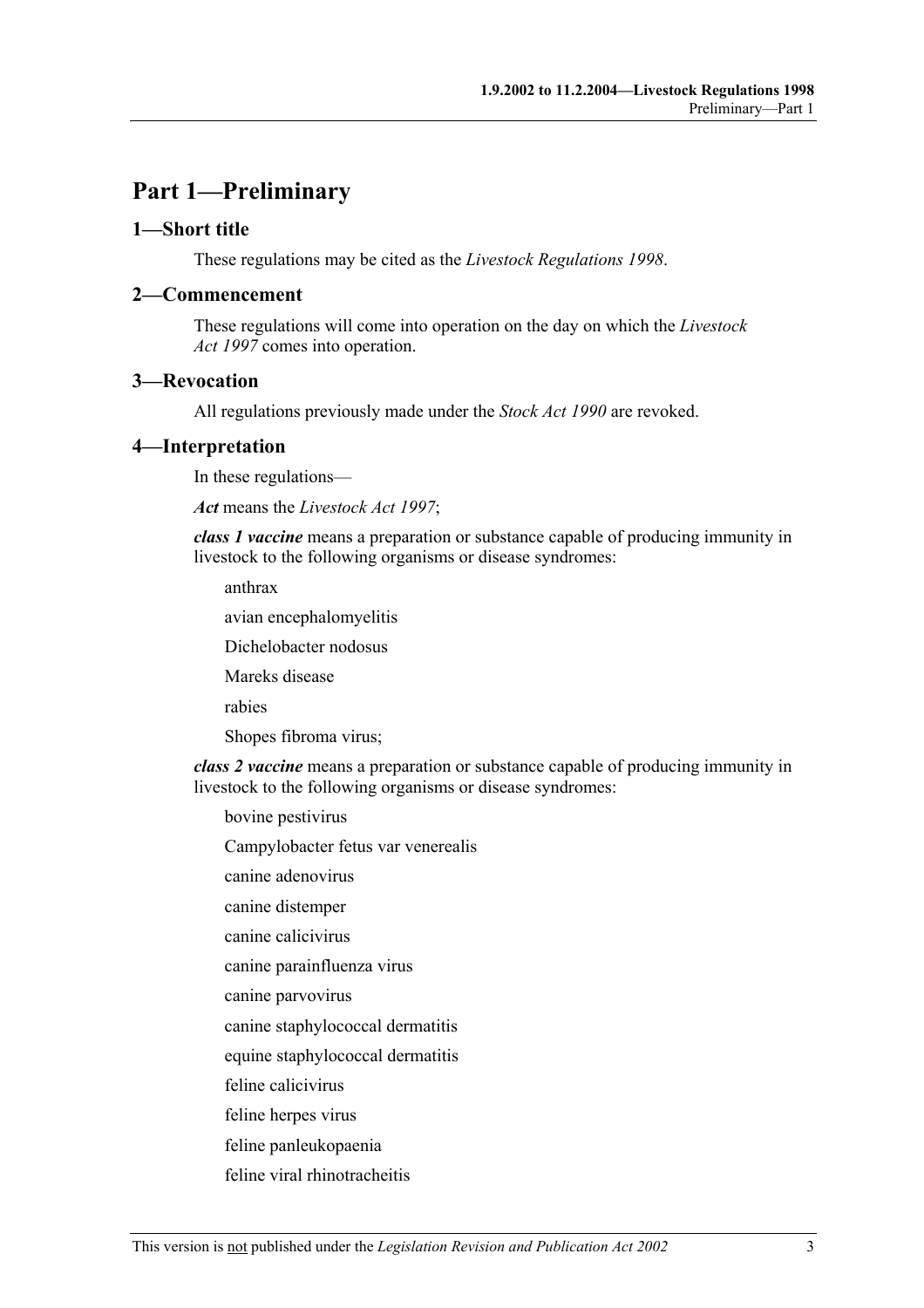feline T-lymphocytic lentivirus infectious bovine rhinotracheitis infectious canine hepatitis

Parainfluenza 3 virus

Staphylococcal mastitis

Streptococcus equi;

*deer* means an animal of the family *Cervidae*;

*HGP earmark* means an earmark of the kind required to be made immediately after cattle or buffalo are treated with a hormonal growth promotant (see regulation 20);

*HGP free declaration* means a declaration, in a form approved by the Chief Inspector, that cattle or buffalo have not been treated with hormonal growth promotants;

*HGP free invoice* means an invoice issued by a stock agent in respect of cattle or buffalo sold by the agent containing an endorsement in a form approved by the Chief Inspector for the purposes of indicating that HGP free tags were attached to cattle or buffalo at the time of sale;

*HGP free tag* means a transaction tag of a colour, and conforming to any other requirements, specified by the Chief Inspector for the purposes of indicating that cattle or buffalo to which such tags are attached have not been treated with hormonal growth promotants;

*hormonal growth promotant* means a product containing one or more hormones (including but not limited to oestradiol, progesterone, trenbolone and zeranol) that increases the growth rate of, and enhances feed conversion in, cattle or buffalo;

*identification tag*, in relation to a deer, means an ear tag obtained from an authorised manufacturer (see Part 6);

*lice* means sheep body lice of the genus *Bovicola ovis*;

*lice-infested sheep* means sheep on which one or more live lice are present;

*transaction tag* means a tail or ear tag obtained from an authorised manufacturer (see Part 6):

*vaccine* means—

- (a) a class 1 or 2 vaccine; or
- (b) any other preparation or substance capable of producing immunity in livestock to disease:

*vendor declaration* means a declaration made in connection with the sale or proposed sale of livestock, using—

- (a) a form known as a "Vendor Declaration" from time to time approved by the Chief Inspector in respect of livestock of the relevant kind; or
- (b) a form to the same effect as the form referred to in paragraph (a).

### **5—Exemptions**

 (1) Section 46(1)(a) of the Act does not apply in relation to the feeding of ruminants, dogs or cats.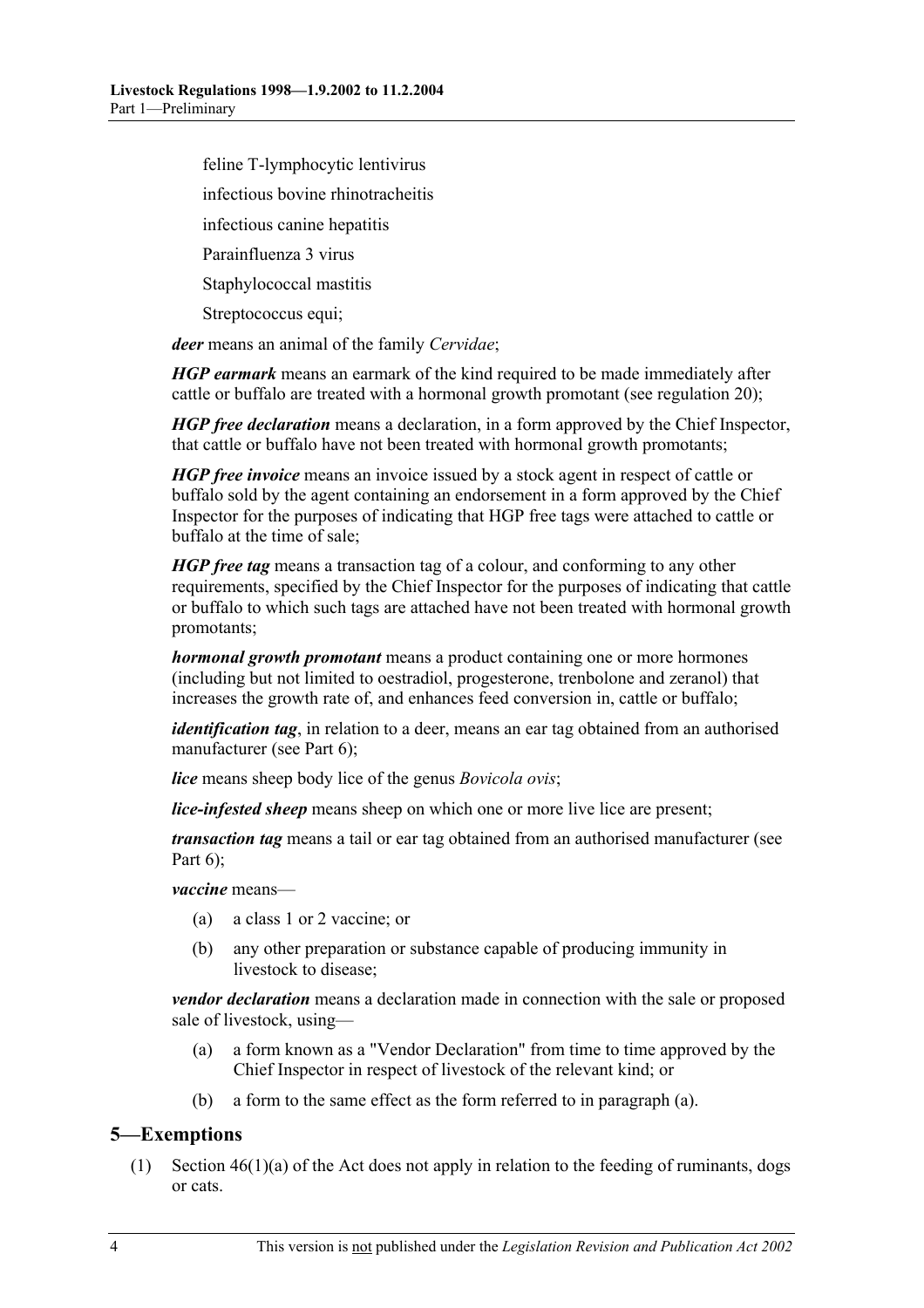- (2) Section 46(1)(a) to (d) (inclusive) of the Act do not apply in relation to the following products:
	- (a) tallow;
	- (b) gelatine.

### **5A—Authorisations**

- (1) An authorisation of the Chief Inspector under these regulations—
	- (a) must be in writing; and
	- (b) may be given to a particular person or to a class of persons or may apply generally; and
	- (c) may be subject to conditions; and
	- (d) may be varied or revoked by the Chief Inspector at any time.
- (2) An authorisation of the Chief Inspector under these regulations or the variation or revocation of such an authorisation takes effect—
	- (a) if the authorisation is given to a particular person—when written notice of the authorisation or of the variation or revocation (as the case may be) is served on the person; or
	- (b) if the authorisation is given to a class of persons or applies generally—when notice of the authorisation or of the variation or revocation (as the case may be) is published in the Gazette.

## **Part 1A—Beekeepers**

### **5B—Interpretation**

In this Part—

*appliance* means any article, apparatus or implement used in connection with the keeping of bees or the extraction or storage of honey;

*foundation* means material impressed with the pattern of cell bases on which bees build comb;

*registered beekeeper* means a person registered as a beekeeper under section 17 of the Act.

### **5C—Registration of beekeepers**

- (1) Bees for which a hive is kept are a prescribed class of livestock for the purposes of section 17 of the Act.
- (2) A person who keeps bees is not required to be registered under section 17 of the Act if—
	- (a) the bees are kept only in hives in respect of which another person is registered as a beekeeper; or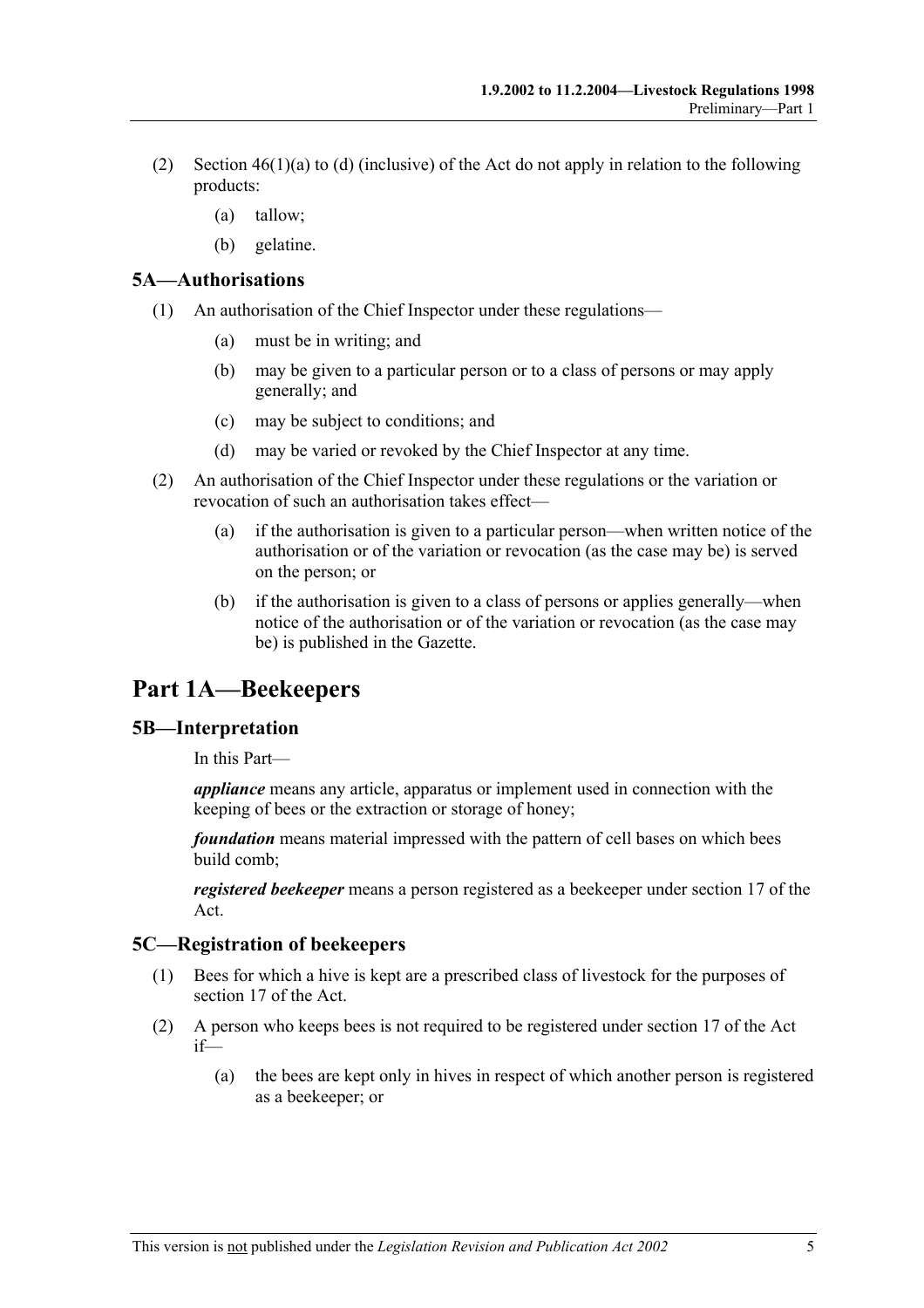(b) the bees are kept in a hive brought into the State from another State or Territory for a period of not more than 90 days in any continuous period of 12 months and the manner in which the person keeps the bees would, if those bees were being kept in that other State or Territory, comply with the requirements of the corresponding laws of that State or Territory.

### **5D—Term of registration and renewals**

- (1) Registration as a beekeeper is for a term expiring on the last day of February following registration.
- (2) Registration as a beekeeper may be renewed from time to time for a further term of 12 months.
- (3) An application for renewal of registration as a beekeeper must—
	- (a) be made to the Chief Inspector; and
	- (b) be in the form and contain or be accompanied by the information required by the Chief Inspector; and
	- (c) be accompanied by the fee set out in Schedule 1.

### **5E—Change of address**

A registered beekeeper must within 14 days after changing his or her postal address notify the Chief Inspector of the change in writing.

Maximum penalty: \$250.

Expiation fee: \$80.

### **5F—Annual honey testing for American Foul Brood**

- (1) The Chief Inspector may, by notice in writing, require a beekeeper to provide the Chief Inspector, within a period specified in the notice, with—
	- (a) a copy of the results of an AFB test carried out on a composite sample of honey collected following the notice or within the preceding three months from hives kept by the beekeeper; or
	- (b) a composite sample of honey collected following the notice or within the preceding three months from hives kept by the beekeeper to be subjected to an AFB test at the cost of the beekeeper.
- (2) The Chief Inspector may not make a requirement under subregulation (1) of the same beekeeper more than once in each 12 month period commencing on 1 March.
- (3) If a beekeeper refuses or fails to comply with a requirement under subregulation (1), the Chief Inspector may—
	- (a) cause a composite sample of honey to be collected by an inspector from hives kept by the beekeeper and to be subjected to an AFB test; and
	- (b) recover costs and expenses reasonably incurred in doing so as a debt owed by the person of whom the requirement was made.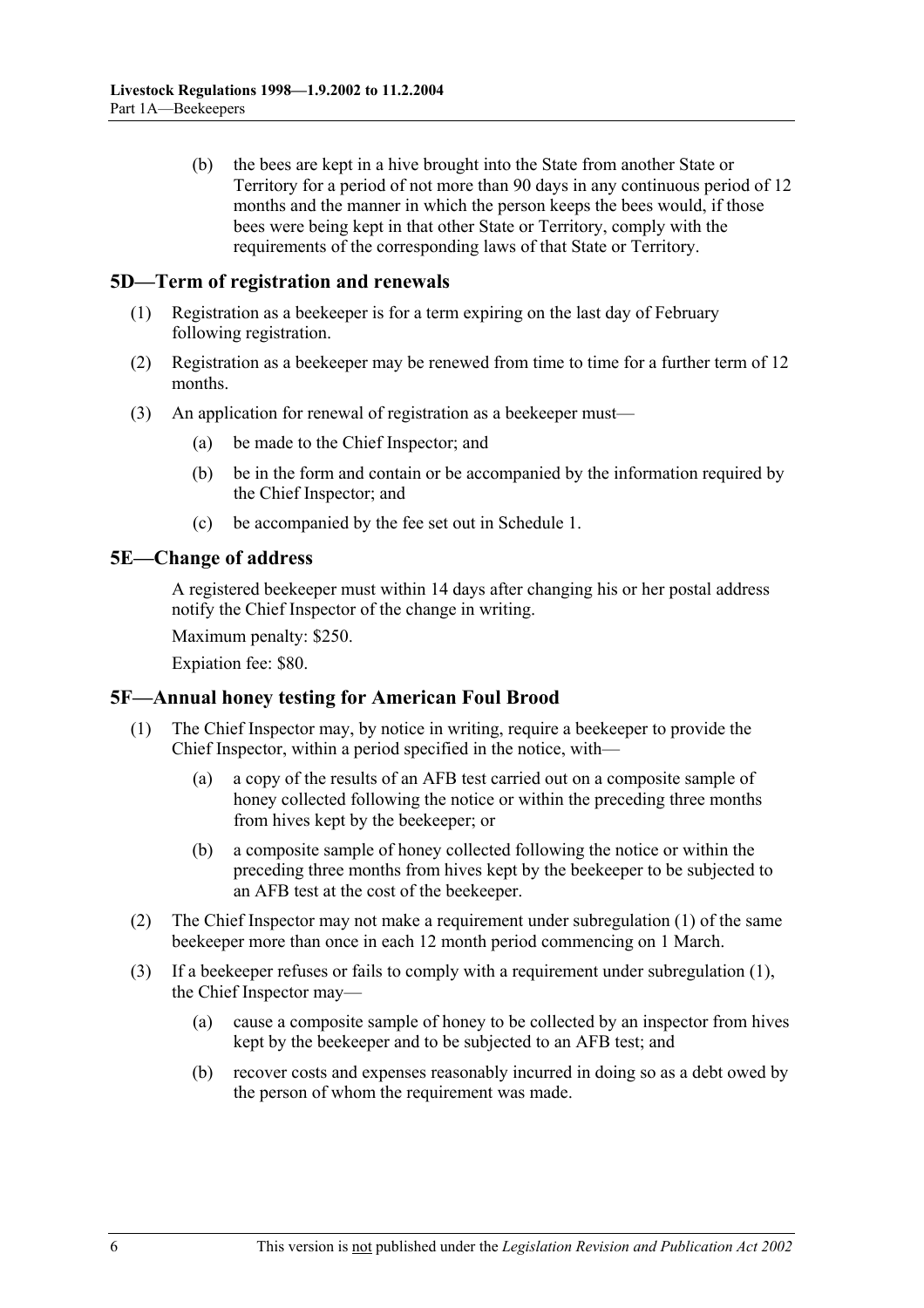(4) A beekeeper who does not comply with a requirement made under subregulation (1) is guilty of an offence.

Maximum penalty: \$1 250.

Expiation fee: \$160.

- (5) This regulation does not derogate from other powers of an inspector to take samples of honey or to require honey to be tested.
- (6) For the purposes of this regulation, a composite sample of honey must be collected from hives kept by a beekeeper as follows:
	- (a) if the number of hives kept is 20 or less—a sample of at least ten millilitres of honey must be collected from each of the hives;
	- (b) if the number of hives kept is more than 20 but less than 100—a sample of at least ten millilitres of honey must be collected from each of 20 different hives chosen randomly;
	- (c) if the number of hives kept is more than 100—a sample of at least ten millilitres of honey must be collected from each of a number of different hives chosen randomly, that number being 20 per cent of the total number of hives kept (ignoring any resulting fraction).
- (7) In this regulation—

*AFB test* means a test for the presence of American Foul Brood conducted by a laboratory approved for the purpose by the Chief Inspector.

### **5G—Bees to be kept in a frame-hive**

A person who keeps bees, unless otherwise authorised by the Chief Inspector, must keep the bees in a hive (a frame-hive) that complies with the following requirements:

- (a) the hive must consist of a box with a lid that is removable so that the movement of bees in and out of the frame-hive can be easily controlled; and
- (b) the box must be fitted with movable frames supported inside the box so that they stand on edge in a vertical position and there is an interval of at least six millimetres, but not more than 20 millimetres, between adjacent frames; and
- (c) each movable frame must—
	- (i) have inserted at its centre a flat sheet of foundation; and
	- (ii) be separated from all inner surfaces of the box and any other movable frame placed above it by a space of at least eight millimetres; and
	- (iii) be placed inside the box so that it can be easily removed for inspection.

Maximum penalty: \$5 000.

Expiation fee: \$315.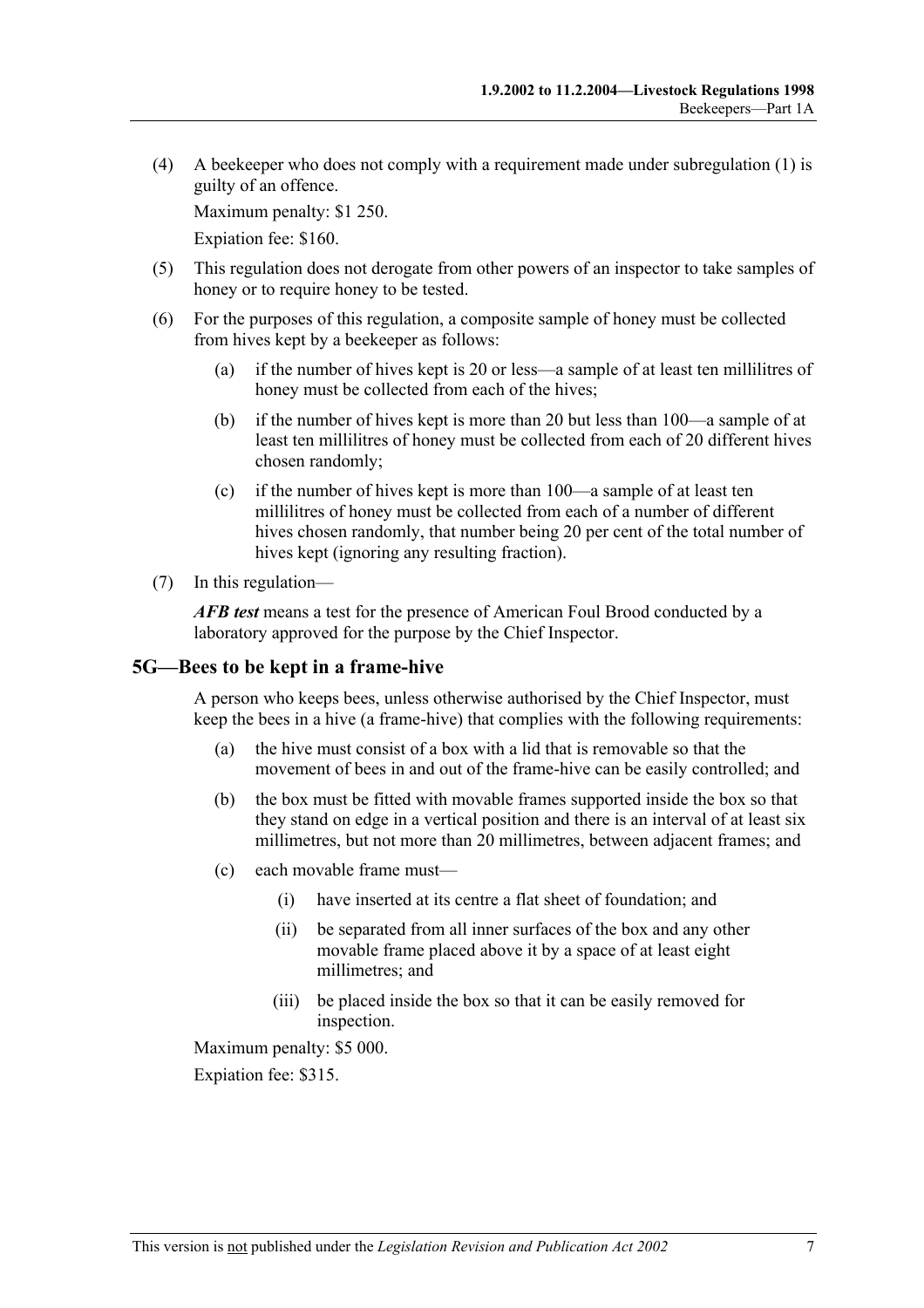### **5H—Hive identification**

 (1) A registered beekeeper must ensure that each hive is marked in accordance with this regulation with a hive identification code allocated to him or her in writing by the Chief Inspector.

Maximum penalty: \$5 000.

Expiation fee: \$315.

- (2) Unless otherwise directed by the Chief Inspector, the hive identification code must be marked on a hive in the following manner:
	- (a) subject to subregulation (3), the code must be placed in the centre of an external vertical face of the hive; and
	- (b) the code may be burned, stencilled, embossed, carved or etched directly onto the face of the hive, or it may be inscribed on a metal plate secured to the face of the hive; and
	- (c) each character of the code must be 30 millimetres in height.
- (3) If the face of a hive has previously been marked with a hive identification code (or a brand under the *Apiaries Act 1931*), any subsequent hive identification codes allocated to the hive must be marked on the same vertical face, the first such code being placed in the top left hand corner of that face and each subsequent code being placed in the next corner proceeding clockwise.

### **5I—Exposure of hive, bee products etc**

A beekeeper must not without reasonable excuse, leave a hive, part of a hive (including frames, combs, honey, foundation or beeswax) or an appliance exposed in a manner or under conditions likely to attract robber bees.

Maximum penalty: \$5 000.

Expiation fee: \$315.

### **5J—Abandonment and neglect of hives etc**

- (1) A beekeeper must not, without reasonable excuse—
	- (a) abandon a hive previously kept by the beekeeper; or
	- (b) neglect the management and care of a hive kept by the beekeeper to the extent that the hive is likely to become infected with disease or to attract robber bees; or
	- (c) fail to destroy or properly dispose of any unwanted bees or part of a hive (including frames, combs, honey, foundation or beeswax).

Maximum penalty: \$5 000.

Expiation fee: In the case of an offence against paragraph (b) in the circumstances set out in subregulation (2)(b)—\$315.

- (2) Without limiting paragraph (b) of subregulation (1), a beekeeper will be taken to neglect the management and care of a hive to the extent referred to in that paragraph if—
	- (a) the hive is not examined for the presence of disease at least once in each 6 month period; or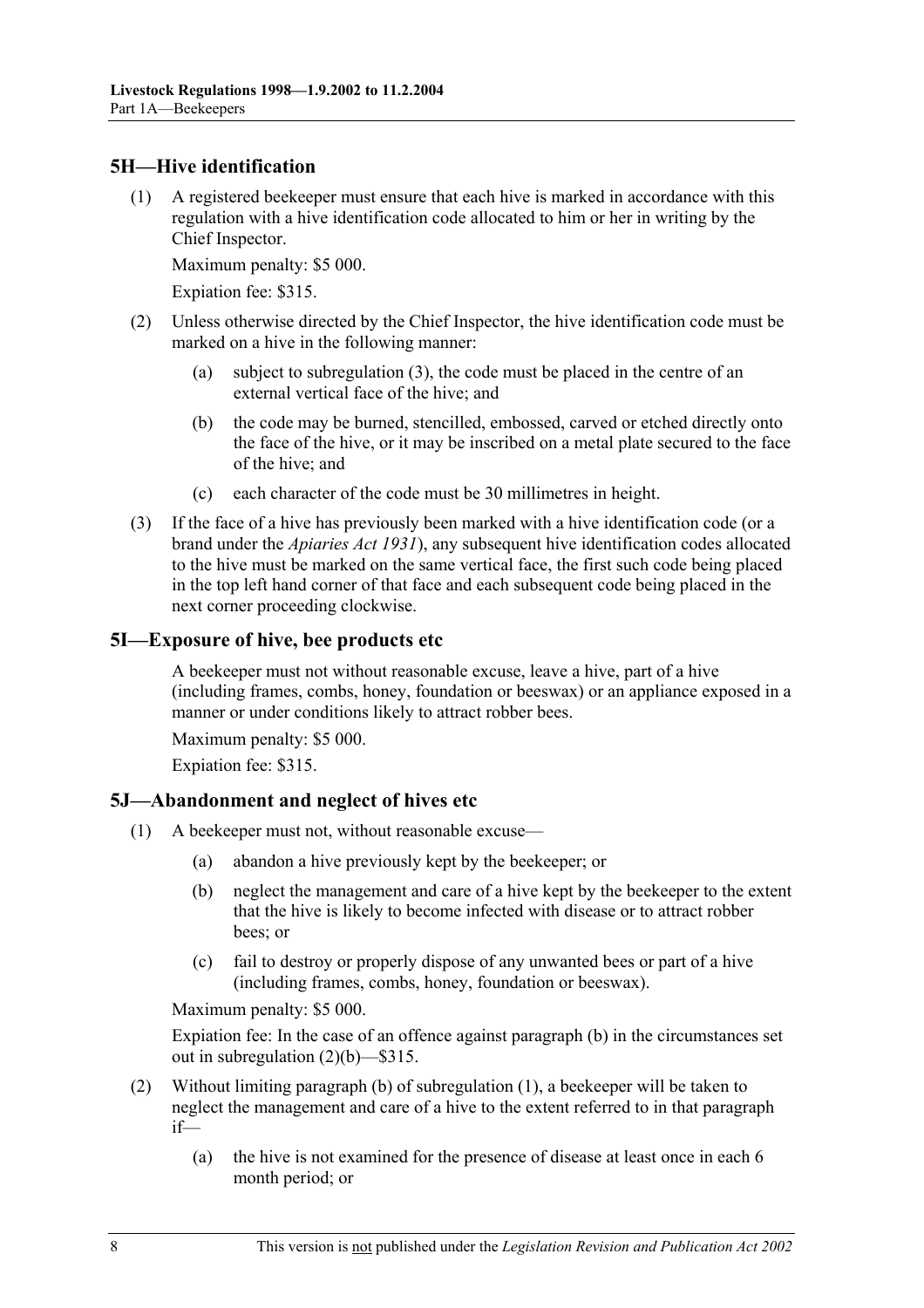- (b) the hive is one of a number of hives comprising an apiary and at least three of the following conditions apply to the apiary:
	- (i) there is no source of water accessible to bees within 200 metres of a hive in the apiary:
	- (ii) the prescribed number of hives in the apiary are, or exhibit signs of having been, infested with wax moth;
	- (iii) the prescribed number of hives in the apiary are dead;
	- (iv) a hive or part of a hive in the apiary has been left exposed in a manner or under conditions likely to attract robber bees.
- (3) In proceedings for an offence against this regulation, hives located on the same holding will, in the absence of proof to the contrary, be taken to comprise an apiary.
- (4) In this regulation—

*apiary* means a number of hives managed together;

*prescribed number of hives* in an apiary means—

- (a) if the number of hives comprising the apiary is less than 10—one;
- (b) if the number of hives comprising the apiary is 10 or more—the number that is 10 per cent of the total number of hives comprising the apiary (ignoring any resulting fraction).
- (5) For the purposes of this regulation a hive is *dead* if a substantial number of the bees in the hive are dead.

### **Part 1B—Deer keepers**

### **5K—Registration of deer keepers**

Deer are a prescribed class of livestock for the purposes of section 17 of the Act.

### **5L—Term of registration and renewals**

- (1) Registration as a deer keeper is for a term of 2 years.
- (2) Registration as a deer keeper may be renewed from time to time for a further term of 2 years.
- (3) An application for renewal of registration as a deer keeper must—
	- (a) be made to the Chief Inspector; and
	- (b) be in the form and contain or be accompanied by the information required by the Chief Inspector; and
	- (c) be accompanied by the fee set out in Schedule 1.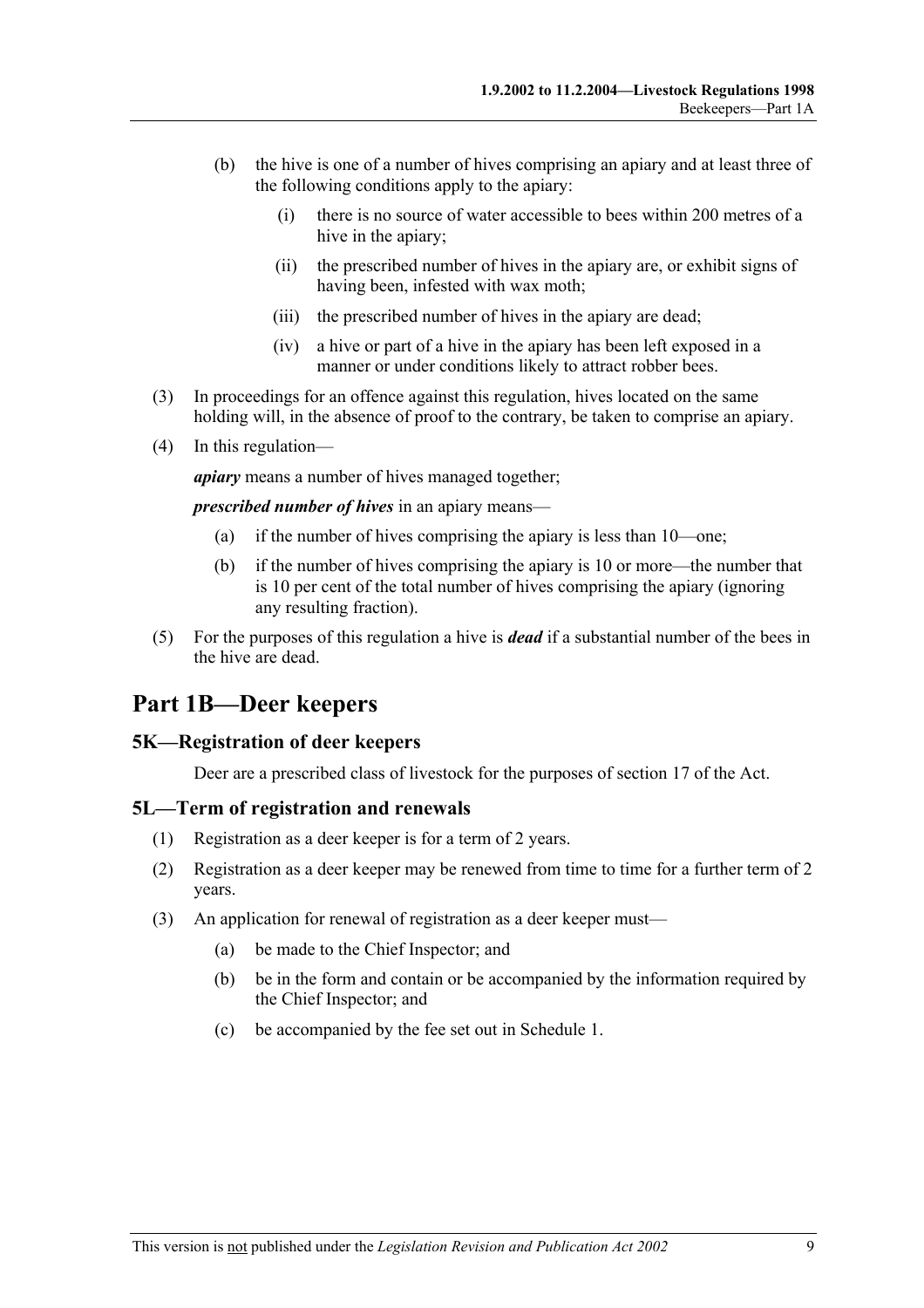## **Part 2—Artificial breeding**

### **6—Prescribed class of livestock**

The following are prescribed classes of livestock for the purposes of the definition of *artificial breeding centre* in section 3 of the Act and for the purposes of section 19(1) of the Act:

- (a) cattle;
- (b) sheep;
- (c) goats;
- (d) pigs;
- (e) horses.

### **7—Eligibility requirements for artificial breeding centre**

- (1) In determining whether to grant registration under section 18 of the Act to operate an artificial breeding centre, the Chief Inspector must have regard to—
	- (a) the suitability of the applicant to be granted registration; and
	- (b) the arrangements that the applicant has made to fulfil the obligations that may arise under these regulations; and
	- (c) the suitability of the premises for their purpose; and
	- (d) the standard of construction of the premises and the standard of the facilities and equipment on the premises; and
	- (e) the nature of the artificial breeding procedures to be carried out at the centre; and
	- (f) any other relevant matter.
- (2) If an application is made in respect of proposed premises, the Chief Inspector—
	- (a) must determine whether he or she will grant registration if the premises are completed substantially in accordance with the proposal and, if so, the conditions (if any) he or she will impose on the registration; and
	- (b) if he or she determines that registration will be granted in those circumstances, is bound by that decision.

### **8—Conditions of registration of artificial breeding centre**

The following are conditions of registration under section 18 of the Act to operate an artificial breeding centre:

- (a) there must be compliance in relation to artificial breeding procedures performed by the centre with—
	- (i) the *Code of Practice for Australian Livestock Artificial Breeding Centres* published by the Australian Quarantine and Inspection Service, as in force from time to time; and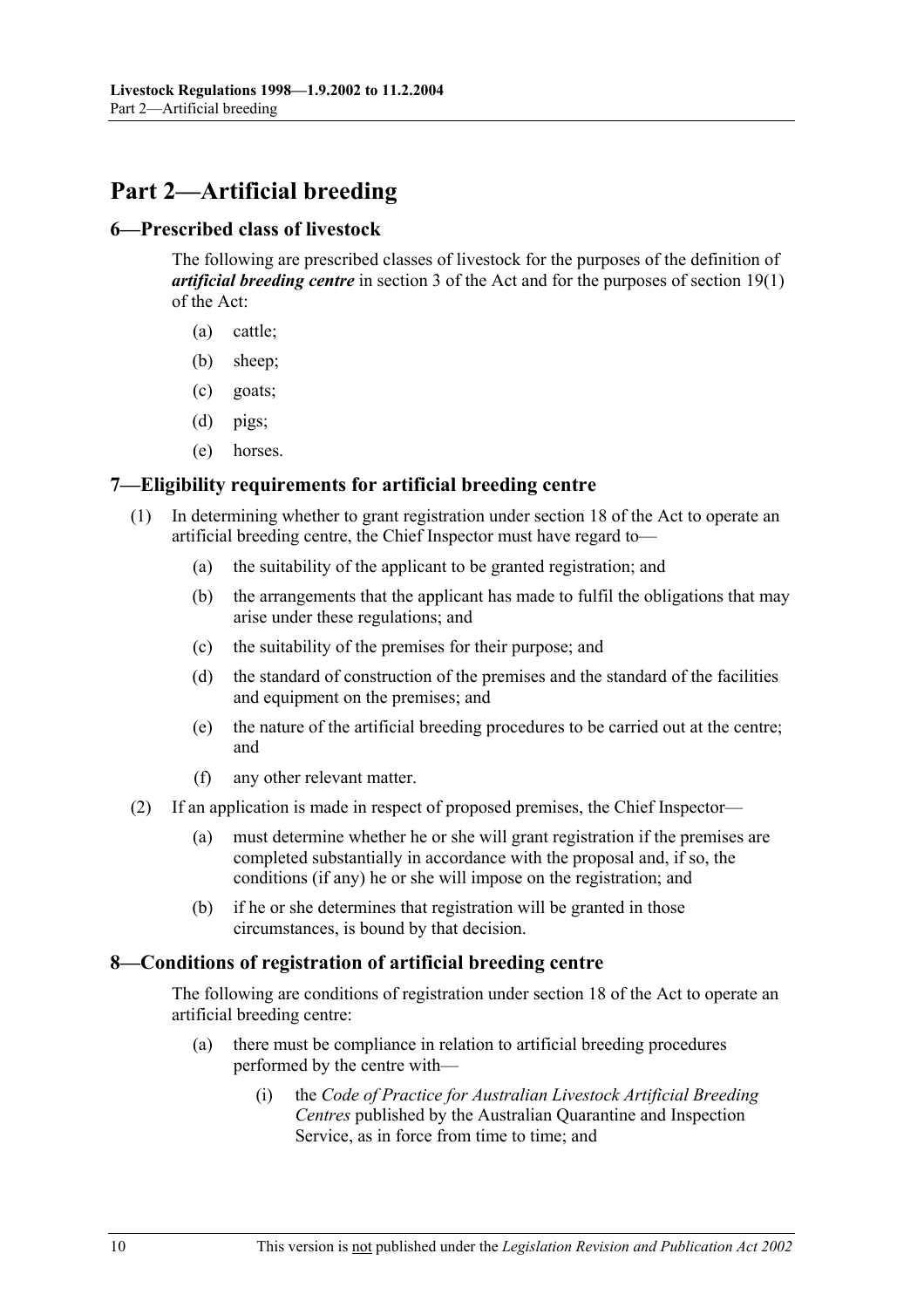- (ii) the *Minimum Health Standards for Stock Standing at Licensed or Approved Artificial Breeding Centres in Australia* published by the Australian Quarantine and Inspection Service, as in force from time to time;
- (b) the premises to which registration of an artificial breeding centre relates must not, without the approval of the Chief Inspector—
	- (i) be altered or extended;
	- (ii) be used for the carrying out of artificial breeding procedures not authorised by the registration;
- (c) the following records must be kept:
	- (i) records that ensure that the animal from which any semen or embryos have been collected and the place and date of collection can, at all times, be readily determined;
	- (ii) accurate records of all artificial breeding procedures carried out pursuant to the registration;
	- (iii) accurate records relating to the health of an animal from which semen or embryos have been collected pursuant to the registration.

### **9—Eligibility requirements—artificial breeding procedures**

A person is not eligible to be registered under section 19 of the Act to perform an artificial breeding procedure unless the person—

- (a) is a fit and proper person to be registered; and
- (b) has qualifications and experience that the Chief Inspector considers appropriate having regard to the kind of procedures that the applicant would be authorised to perform if granted the registration.

### **10—Conditions of registration—artificial breeding procedures**

- (1) The following categories of registration under section 19 of the Act may be granted:
	- (a) insemination of livestock—authorising the holder to carry out artificial insemination of livestock;
	- (b) semen collection and processing—authorising the holder to collect semen from livestock and process it;
	- (c) embryo collection and processing—authorising the holder to collect ova or embryos from livestock and process them.
- (2) The following are conditions of registration under section 19 of the Act:
	- (a) artificial breeding procedures not authorised by the registration must not be performed;
	- (b) the following records must be kept:
		- (i) records that ensure that the animal from which any semen or embryos have been collected and the place and date of collection can, at all times, be readily determined;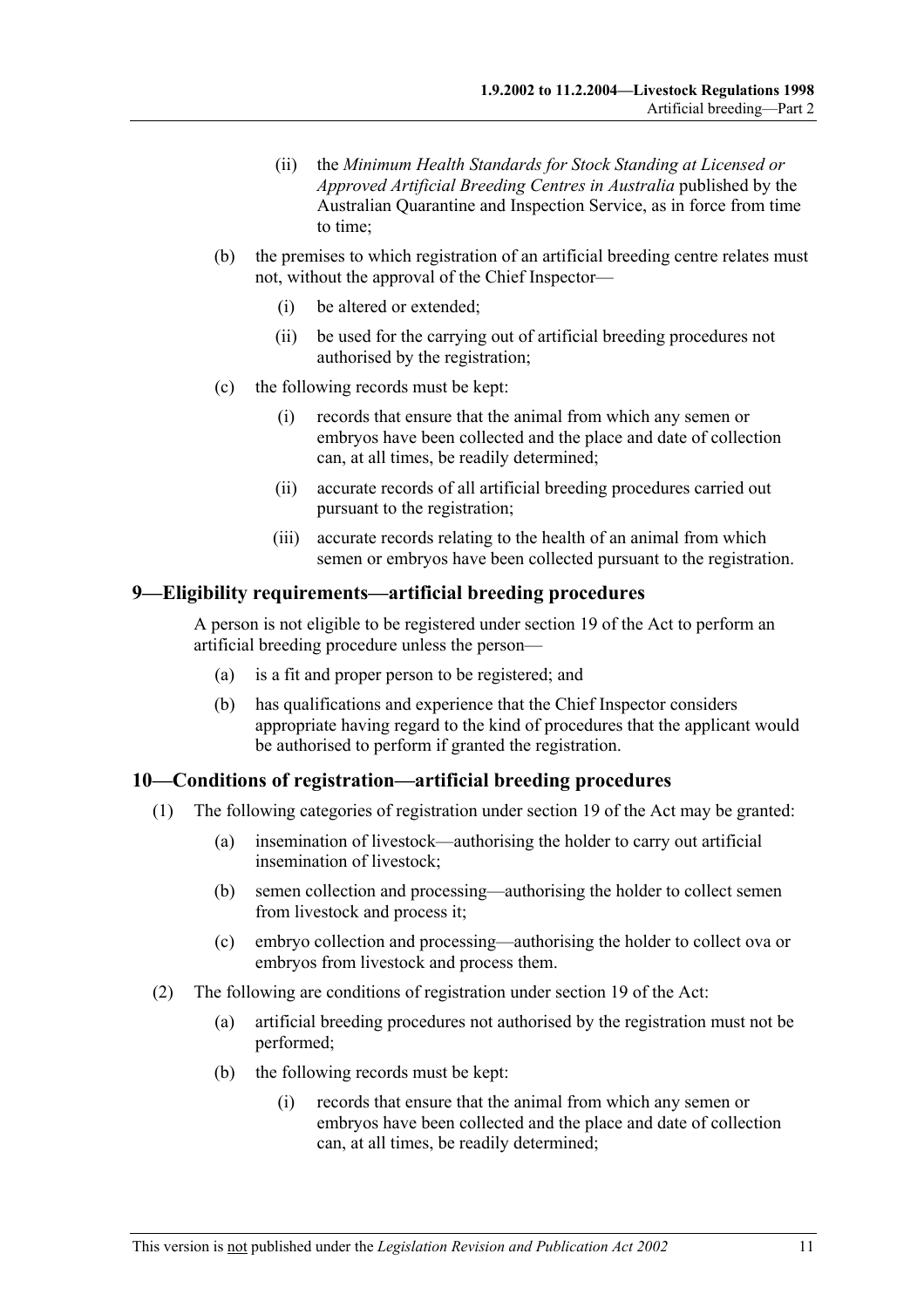- (ii) accurate records of all artificial breeding procedures carried out pursuant to the registration;
- (iii) accurate records relating to the health of an animal from which semen or embryos have been collected pursuant to the registration.

### **11—Term of registration and renewals**

- (1) The term of registration of an artificial breeding centre or a person authorised to perform artificial breeding procedures is until 30 June in the third year after its grant.
- (2) Renewal of registration is for three years.

## **Part 3—Veterinary diagnostic laboratories**

### **12—Eligibility requirements**

- (1) In determining whether to grant registration under section 20 of the Act to operate a veterinary diagnostic laboratory, the Chief Inspector must have regard to—
	- (a) the suitability of the applicant to be granted registration; and
	- (b) the arrangements that the applicant has made to fulfil the obligations that may arise under these regulations; and
	- (c) the suitability of the premises for their purpose; and
	- (d) the standard of construction of the premises and the standard of the facilities and equipment on the premises; and
	- (e) the nature of the examinations and tests to be carried out at the laboratory; and
	- (f) any other relevant matter.
- (2) If an application is made in respect of proposed premises, the Chief Inspector—
	- (a) must determine whether he or she will grant registration if the premises are completed substantially in accordance with the proposal and, if so, the conditions (if any) he or she will impose on the registration; and
	- (b) if he or she determines that registration will be granted in those circumstances, is bound by that decision.

### **13—Conditions of registration**

Registration under section 20 of the Act of a veterinary diagnostic laboratory is subject to the following conditions:

 (a) the laboratory must be supervised by a person or persons approved by the Chief Inspector;

> In respect of the supervision of animal disease diagnosis carried out at the laboratory, the person must be a veterinary surgeon. In respect of the supervision of residue analysis carried out at the laboratory, the person must hold appropriate qualifications.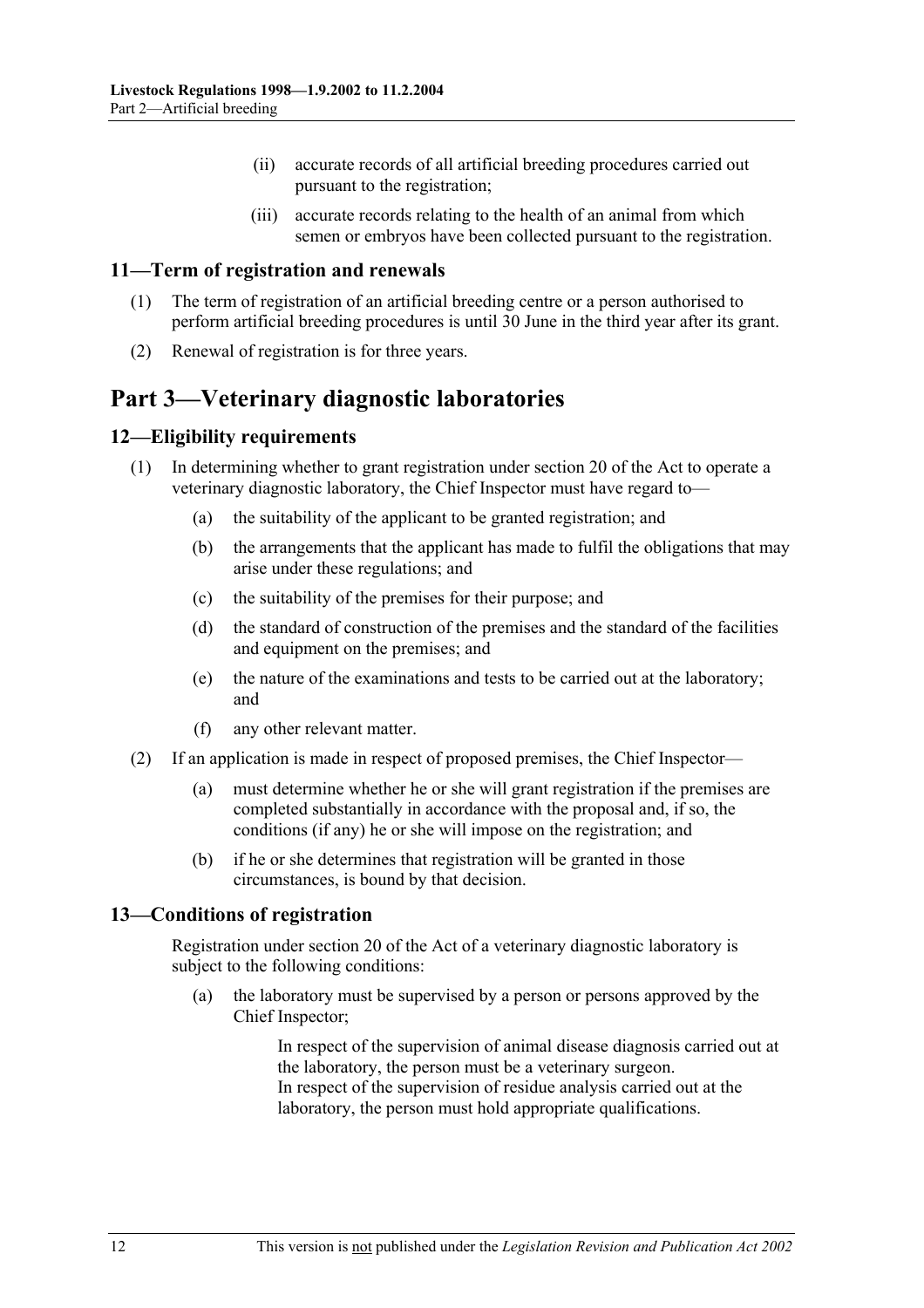- (b) the methods used at the laboratory for animal disease diagnosis must conform to the *Australian Standard Techniques for Animal Diseases* published for the Australian Agricultural Council (Standing Committee on Agriculture) by CSIRO Australia, as in force from time to time;
- (c) if a result from any test or analysis carried out at the laboratory indicates that any livestock or livestock product or other property is, or is likely to be, affected with a notifiable condition the result must be reported to the Chief Inspector by the quickest practicable means, together with such further information as the Chief Inspector may reasonably require;
- (d) records of results from each test or analysis carried out at the laboratory must be kept for a period of at least seven years;
- (e) a laboratory sample or specimen affected or reasonably suspected of being affected with a notifiable condition must not, without the approval of the Chief Inspector—
	- (i) be brought into the laboratory from interstate or overseas; or
	- (ii) be sent from the laboratory out of the State;
- (f) laboratory samples or specimens or records of results from a test or analysis carried out at the laboratory, must, at the request of the Chief Inspector, be provided to the Chief Inspector or a person nominated by the Chief;
- (g) the laboratory must participate in a quality assurance program approved by the Chief Inspector.

### **14—Term of registration and renewals**

- (1) The term of registration of a veterinary diagnostic laboratory is until 30 June in the third year after registration is granted.
- (2) Renewal of registration is for 3 years.

## **Part 4—Vaccines**

### **15—Sale or supply of vaccines**

- (1) A person must not sell or supply a vaccine for use on livestock unless—
	- (a) in the case of a class 1 vaccine—the sale or supply is to a veterinary surgeon, or to some other person approved by the Chief Inspector, for use by that person and the sale or supply has been approved by the Chief Inspector; or
	- (b) in the case of a class 2 vaccine—the sale or supply is to a veterinary surgeon, or to some other person approved by the Chief Inspector, for use by that person; or
	- (c) in any other case—
		- (i) the preparation or substance is registered under the *Agricultural and Veterinary Chemicals (South Australia) Act 1994*; or
		- (ii) the approval of the Chief Inspector has been obtained.

Maximum penalty: \$5 000.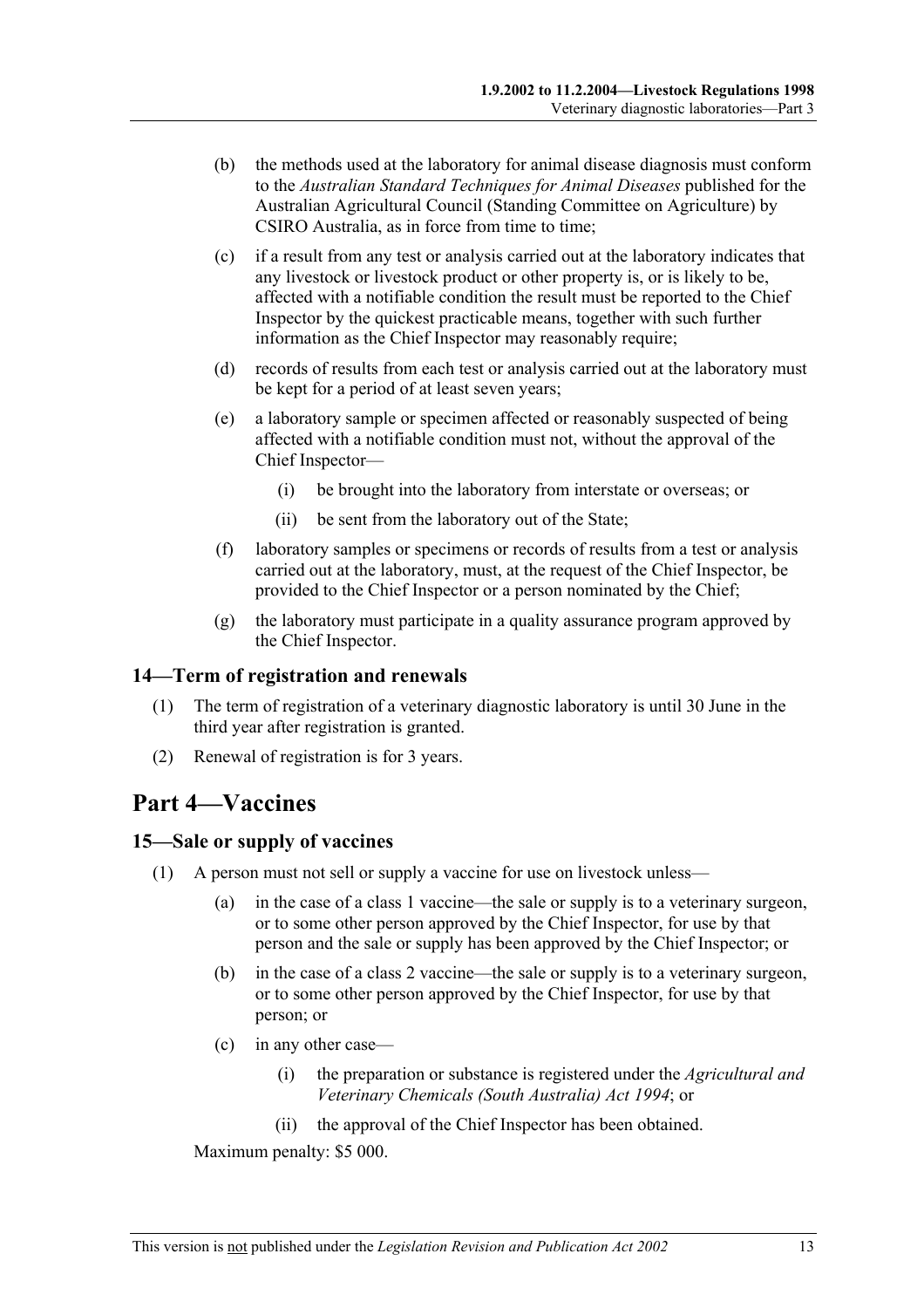(2) A person must not sell or supply a vaccine after the date (if any) specified on any label, covering, wrapping or container as the date after which the vaccine should not or must not be used on livestock.

Maximum penalty: \$2 500.

Expiation fee: \$210.

### **16—Use of vaccines**

A person must not, without the approval of the Chief Inspector, use a class 1 or 2 vaccine on livestock unless the person is a veterinary surgeon.

Maximum penalty: \$5 000.

### **17—Storage and disposal of vaccines**

A person who has in his or her possession, custody or control a vaccine intended for sale or supply must—

- (a) ensure that the vaccine is at all times stored in the manner, and at the temperature (if any) specified on any label, covering or wrapping by or under any law; and
- (b) dispose of the vaccine on, or as soon as possible after, the date (if any) specified on any label, covering, wrapping or container as the date after which the vaccine should not or must not be used on livestock.

Maximum penalty: \$2 500.

Expiation fee: \$210.

### **18—Prohibition on use of diagnostic agents**

A person must not, without the approval of the Chief Inspector, use a diagnostic agent (including tuberculin, johnin, mallein or pullorum antigen).

Maximum penalty: \$2 500.

### **Part 5—Hormonal growth promotants**

### **19—Method of treatment of cattle or buffalo with hormonal growth promotants**

A person must not treat cattle or buffalo with a hormonal growth promotant otherwise than by implanting the hormonal growth promotant under the skin behind the ear of the cattle or buffalo.

Maximum penalty: \$5 000.

Expiation fee: \$315.

### **20—HGP earmarks**

- (1) If cattle or buffalo are not, immediately after treatment with a hormonal growth promotant, each marked with an earmark consisting of an equilateral triangle with sides 20 millimetres in length, punched through the centre of the left or right ear of the animal (an *HGP earmark*)—
	- (a) the owner of the cattle or buffalo; and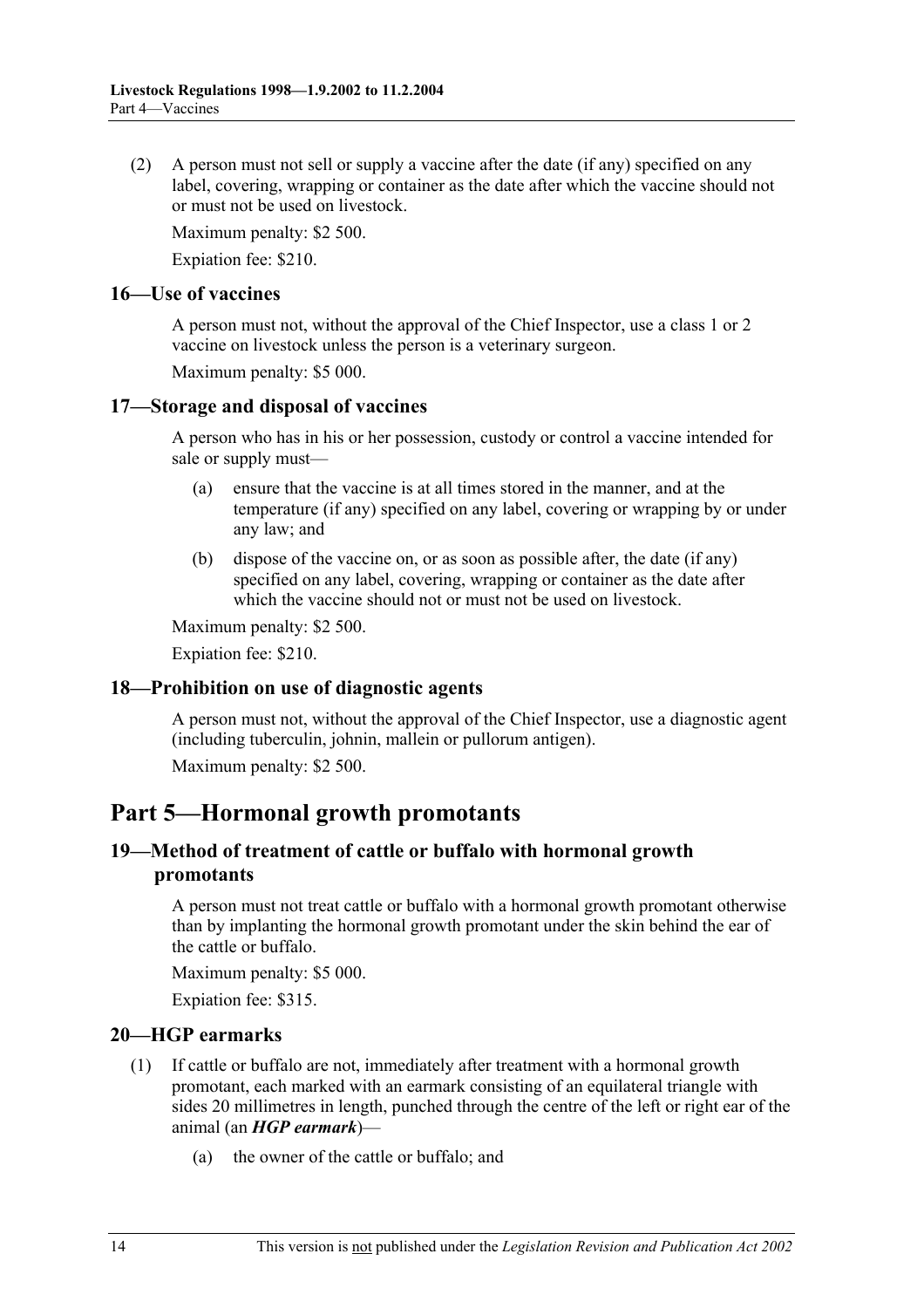(b) any other person responsible for the husbandry of the cattle or buffalo who treated the cattle or buffalo with the hormonal growth promotant, or caused or permitted the cattle or buffalo to be so treated,

are each guilty of an offence.

Maximum penalty: \$5 000.

Expiation fee: \$315.

 (2) Subregulation (1) does not apply in respect of an animal that already has an HGP earmark at the time of treatment with a hormonal growth promotant.

### **21—HGP records**

The owner (or former owner) of cattle or buffalo that are treated with hormonal growth promotants must ensure that records are made, and retained for a period of not less than two years after the cattle or buffalo cease to be in his or her ownership, containing the following information:

- (a) in respect of each type of hormonal growth promotant obtained or used to treat cattle or buffalo—
	- (i) the date on which it was obtained; and
	- (ii) a description of its type; and
	- (iii) the name and address of the person from whom it was obtained; and
	- (iv) the number of doses obtained; and
- (b) in respect of each treatment of cattle or buffalo with each type of hormonal growth promotant—
	- (i) the date of the treatment; and
	- (ii) the breed or other description of each animal treated; and
	- (iii) the number of animals treated; and
	- (iv) a description of the type of hormonal growth promotant used for the treatment; and
	- (v) the number of doses of hormonal growth promotant used, lost or wasted in the course of the treatment; and
- (c) in respect of the disposal to some other person of cattle or buffalo treated with hormonal growth promotants—
	- (i) the number of animals disposed of; and
	- (ii) the breed or other description of each animal; and
	- (iii) the fact that the animals have been treated with hormonal growth promotants; and
	- (iv) the date of the disposal; and
	- (v) the name of that other person.

Maximum penalty: \$2 500.

Expiation fee: \$210.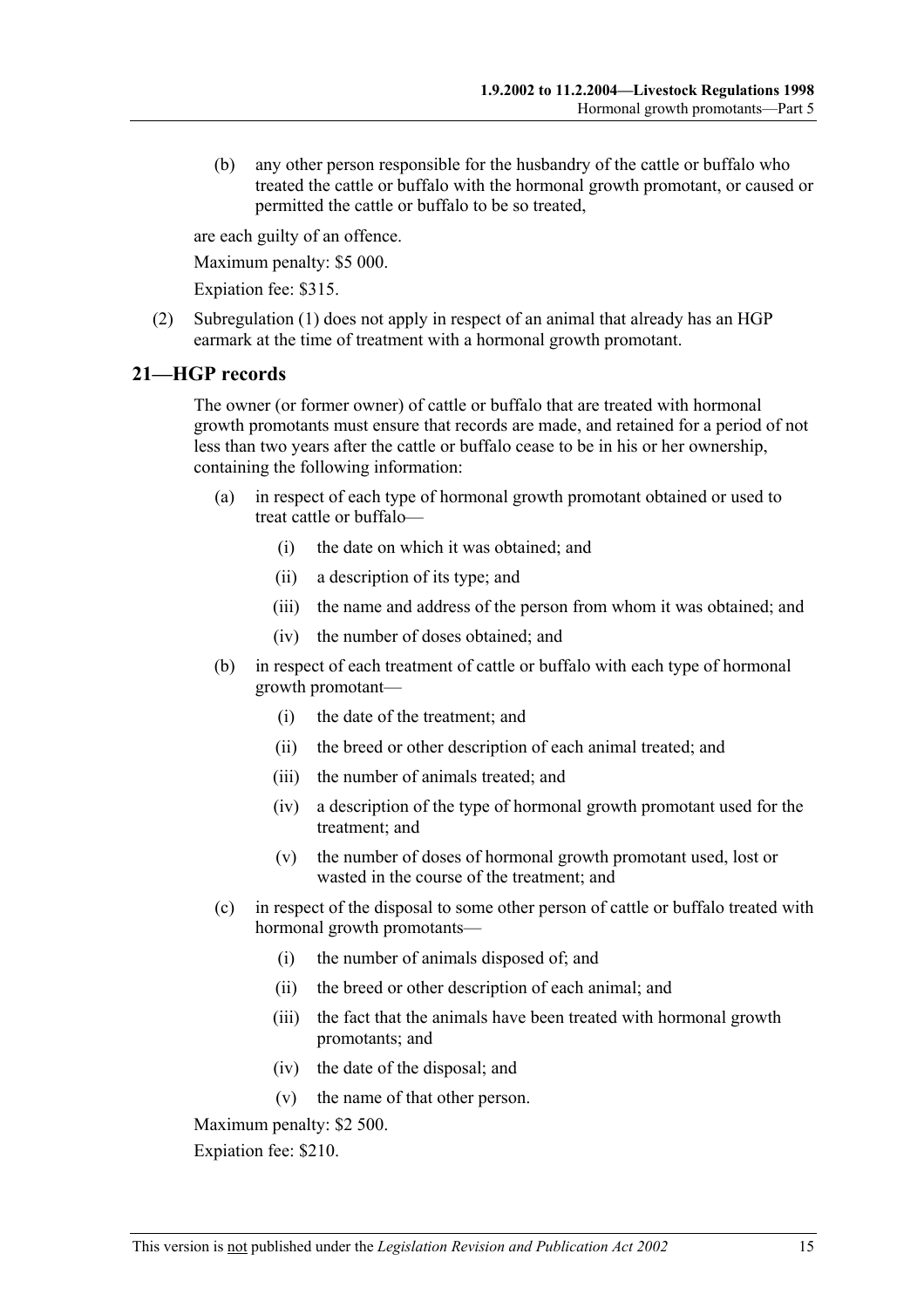### **22—HGP free declarations**

- (1) A person must not make an HGP free declaration in respect of cattle or buffalo unless the person is—
	- (a) the owner of the cattle or buffalo; or
	- (b) a person responsible for the husbandry of the cattle or buffalo authorised by the owner to do so.

Maximum penalty: \$5 000.

Expiation fee: \$315.

 (2) A person must not make a statement that is false or misleading in a material particular (whether by reason of the inclusion or omission of any particular) in an HGP free declaration.

Maximum penalty/expiation fee:

(a) If the person made the statement knowing that it was false or misleading:

Maximum penalty—\$10 000.

(b) In any other case:

Maximum penalty—\$5 000.

Expiation fee—\$315.

- (3) For the purposes of subregulation (2), the statement in an HGP declaration that the cattle or buffalo have not been treated with hormonal growth promotants will be taken to be false if the cattle or buffalo have HGP earmarks.
- (4) A person must not make an HGP free declaration in respect of cattle or buffalo that have not been continuously in the same ownership since birth unless the current owner of the cattle or buffalo received an HGP free declaration or an HGP free invoice in respect of the cattle or buffalo when they came into his or her ownership.

Maximum penalty: \$5 000.

Expiation fee: \$315.

 (5) In proceedings for an offence against subregulation (4), the burden of proving that the current owner received an HGP free declaration or invoice in respect of the cattle or buffalo when they came into his or her ownership lies on the defendant.

### **23—HGP free tags**

- (1) If HGP free tags are attached to cattle or buffalo that have HGP earmarks or, despite not having HGP earmarks, have been treated with hormonal growth promotants—
	- (a) the owner of the cattle or buffalo; and
	- (b) any other person responsible for the husbandry of the cattle or buffalo who attached the tags or caused or permitted the tags to be so attached,

are each guilty of an offence.

Maximum penalty: If the owner or person responsible for the husbandry of the cattle or buffalo knows that the cattle or buffalo have been treated with hormonal growth promotants—\$10 000.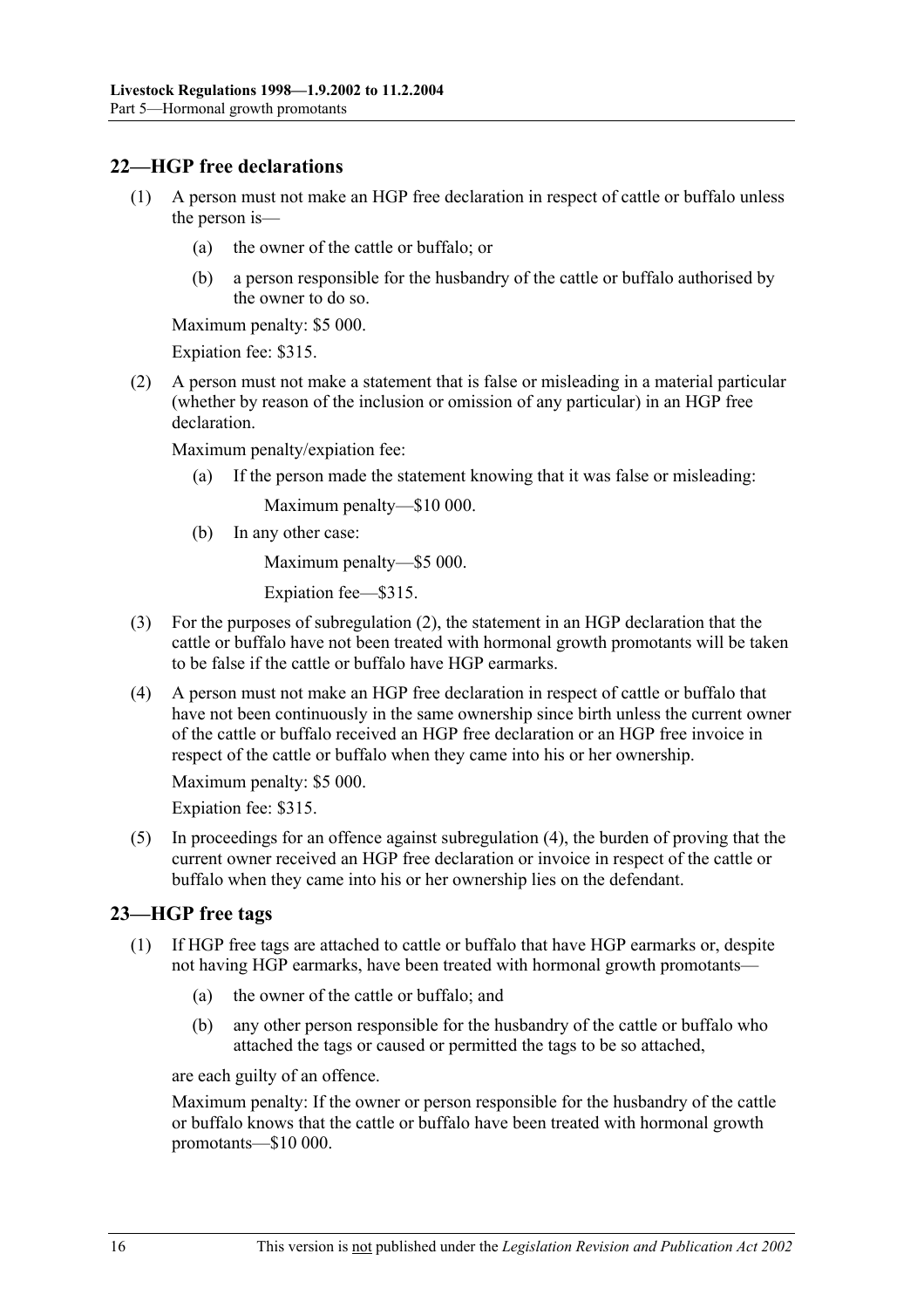In any other case—\$5 000.

- (2) If HGP free tags are attached to cattle or buffalo that have not been continuously in the same ownership since birth—
	- (a) the owner of the cattle or buffalo; and
	- (b) any other person responsible for the husbandry of the cattle or buffalo who attached or caused or permitted the tags to be so attached,

are each guilty of an offence unless the owner received an HGP free declaration or an HGP free invoice in respect of the cattle or buffalo when they came into his or her ownership.

Maximum penalty: \$5 000.

Expiation fee: \$315.

 (3) In proceedings for an offence against subregulation (2), the burden of proving that the owner received an HGP free declaration or invoice in respect of the cattle or buffalo when they came into his or her ownership lies on the defendant.

### **24—HGP free invoices etc**

- (1) A stock agent must give to the purchaser of cattle or buffalo sold by the agent that are identified at the time of sale with HGP free tags either—
	- (a) an HGP free invoice; or
	- (b) if the stock agent has, in connection with the sale, received an HGP free declaration in respect of the cattle or buffalo—
		- (i) a copy of the declaration; and
		- (ii) if the declaration extends to cattle or buffalo not sold to the purchaser—an invoice that specifies the number and type of cattle or buffalo referred to in the declaration that have been sold to the purchaser (a *split lot invoice*).

Maximum penalty: \$2 500.

Expiation fee: \$210.

- (2) A stock agent must ensure that each HGP free invoice issued by the agent—
	- (a) specifies the number and type of cattle or buffalo that were identified at the time of sale with HGP free tags; and
	- (b) identifies the land on which the cattle or buffalo were pastured before removal for sale.

Maximum penalty: \$2 500.

Expiation fee: \$210.

 (3) A stock agent must retain for a period of not less than two years a copy of each HGP free invoice, HGP free declaration and split lot invoice given to a purchaser under this regulation.

Maximum penalty: \$2 500.

Expiation fee: \$210.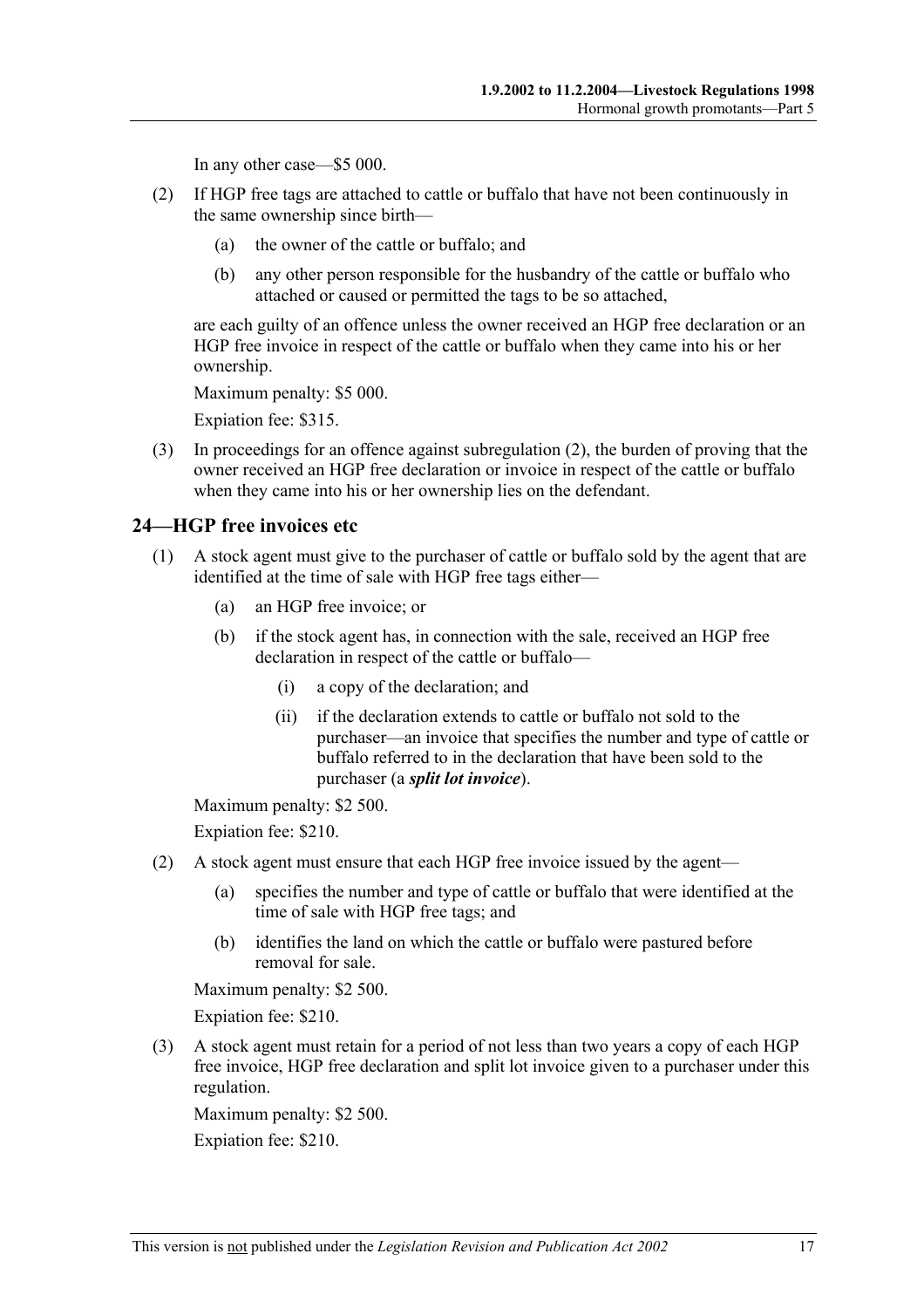## **Part 6—Livestock identification**

### **26—Interpretation**

In this Part—

*authorised manufacturer* means a person authorised by the Chief Inspector under regulation 29A to manufacture transaction tags, identification tags or permanent identification devices;

*authorised recycler* means a person authorised by the Chief Inspector under regulation 29A to recycle permanent identification devices;

*bobby calf* means a calf that is of or under six weeks of age;

*livestock* means cattle, buffalo and deer;

*owner* of land—

- (a) in relation to land alienated from the Crown in fee simple—means the owner of an estate in fee simple in the land;
- (b) in relation to land held from the Crown by lease, licence or agreement to purchase—means the lessee, licensee or purchaser;

*permanent identification device* means a device obtained from an authorised manufacturer or an authorised recycler for the permanent and individual identification of cattle or buffalo;

*property identification code* means a code allotted to land by the Chief Inspector in accordance with regulation 29.

### **27—Identification of cattle and buffalo**

- (1) Subject to subregulation (3), an owner of livestock other than deer must not, for the purpose of their slaughter or public sale, remove the livestock or permit the livestock to be removed from land on which they are pastured, unless—
	- (a) attached to the tail or an ear of each animal is a transaction tag that bears the property identification code of the land; or
	- (b) attached to or inserted in each animal is a permanent identification device that bears the property identification code of the land or otherwise enables that land to be identified; or
	- (c) the livestock have been pastured on that land for not more than seven days and—
		- (i) attached to the tail or an ear of each animal is a transaction tag that bears the property identification code of the land on which they were pastured immediately before being pastured on that land; or
		- (ii) attached to or inserted in each animal is a permanent identification device that bears the property identification code of the land on which they were pastured immediately before being pastured on that land or that otherwise enables that land to be identified; or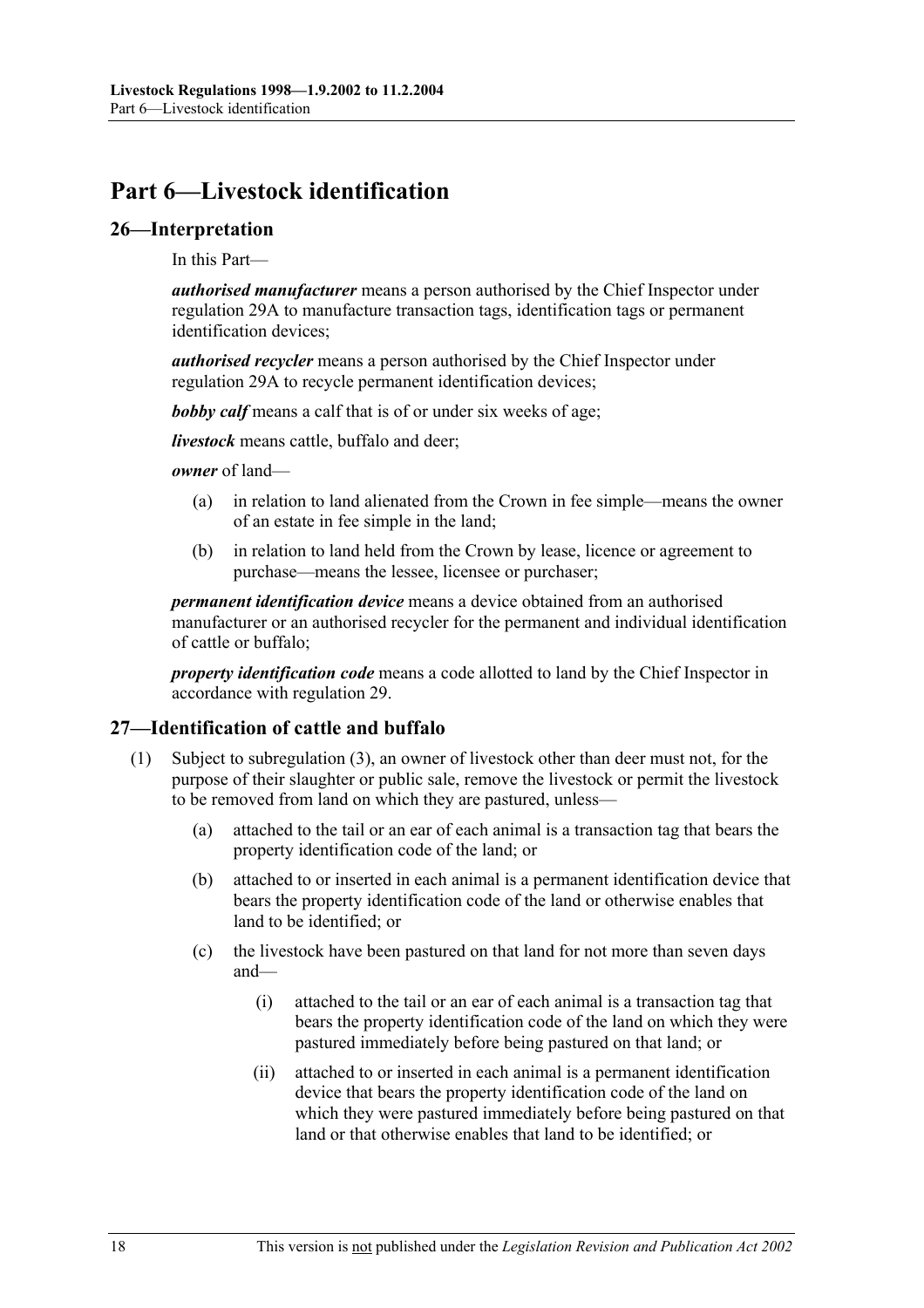(d) the prior written approval of an inspector has been obtained.

Maximum penalty: \$5 000.

Expiation fee: \$315.

- (2) For the purposes of subregulation (1), an animal will not be taken to have a permanent identification device attached to or inserted in it unless—
	- (a) the device is attached to an ear of the animal; or
	- (b) attached to an ear of the animal is a tag indicating that the animal has a permanent identification device attached to or inserted in it.
- (3) Subregulation (1) does not apply in relation to—
	- (a) bobby calves that are accompanied by their dams; or
	- (b) stud animals (unless they are removed for slaughtering); or
	- (c) the removal of animals from land to which a property identification code applies to land to which the same code applies.
- (6) In this regulation—

*stud animal* means an animal that is registered with a society of breeders of animals of the same breed.

### **27A—Identification of deer**

 (1) A person who keeps deer must ensure that deer are not removed from land on which they are kept unless attached to the ear of each animal is an identification tag that bears the property identification code of the land from which it is removed.

Maximum penalty: \$5 000.

Expiation fee: \$315.

 (2) Subregulation (1) does not apply in relation to the removal of an animal from land to which a property identification code applies to land to which the same code applies.

### **27B—Removal of livestock in contravention of this Part**

- (1) If an inspector suspects on reasonable grounds that a person has removed, or is about to remove, livestock from property in contravention of this Part, the inspector may—
	- (a) require the owner or person in charge of the animals to—
		- (i) muster them at or take them to a specified place convenient for inspecting or attaching transaction or identification tags to the animals;
		- (ii) attach permanent identification devices or transaction or identification tags to animals found not to be tagged or otherwise identified in accordance with this Part;
		- (iii) detain the animals at a specified place, or return the animals to the place from which they have been removed, until they are tagged or otherwise identified in accordance with this Part; and
	- (b) if the owner or person in charge refuses or fails to comply with such a requirement, take the action required to be taken, with or without assistance.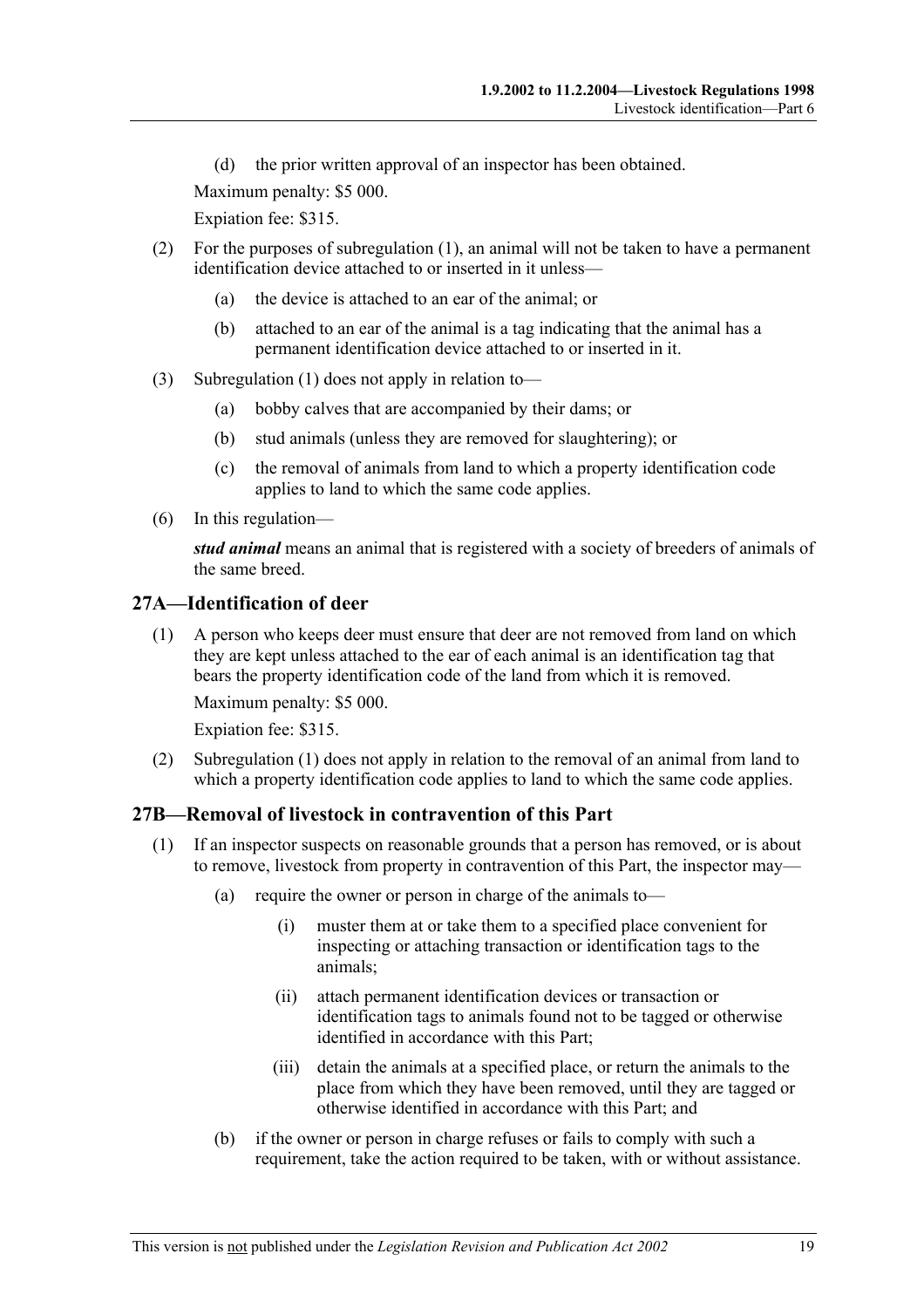(2) The Minister may recover costs and expenses reasonably incurred by an inspector under subregulation (1)(b) by action in a court of competent jurisdiction as a debt owed by the person of whom the requirement was made.

### **28—Types of tags and devices**

- (1) A person must only attach to, or insert in, an animal a permanent identification device of the following kind:
	- (a) if the device is to be attached to or inserted in the animal on the property on which the animal was born—a device of a kind approved by the Chief Inspector as a breeder device; or
	- (b) in any other case—a device of a kind approved by the Chief Inspector as a post-breeder device.

Maximum penalty: \$5 000.

Expiation fee: \$315.

 (2) A person must only attach to a bobby calf a transaction tag of a kind approved by the Chief Inspector as a bobby calf tag.

Maximum penalty: \$5 000.

Expiation fee: \$315.

### **29—Property identification codes**

- (1) The Chief Inspector may allot a property identification code to land—
	- (a) at the request of the owner of the land; or
	- (b) at the request of the owner of livestock pastured or kept on the land.
- (2) The Chief Inspector may cancel a property identification code allotted to land—
	- (a) at the request or with the consent of—
		- (i) the owner of the land; or
		- (ii) the owner of the livestock pastured or kept on the land; or
	- (b) if satisfied that no transaction or identification tags or permanent identification devices bearing the property identification code of the land have been ordered in the preceding three years.
- (3) The Chief Inspector must give notice of any cancellation of a property identification code under subregulation (2)(b) to the last known owner of the land at his or her last known address.
- (4) Within 30 days after the sale of land to which a property identification code has been allotted under this regulation, the vendor must provide the Chief Inspector with the following information in writing:
	- (a) the date of the sale; and
	- (b) the name and address of the purchaser.

Maximum penalty: \$2 500.

Expiation fee: \$210.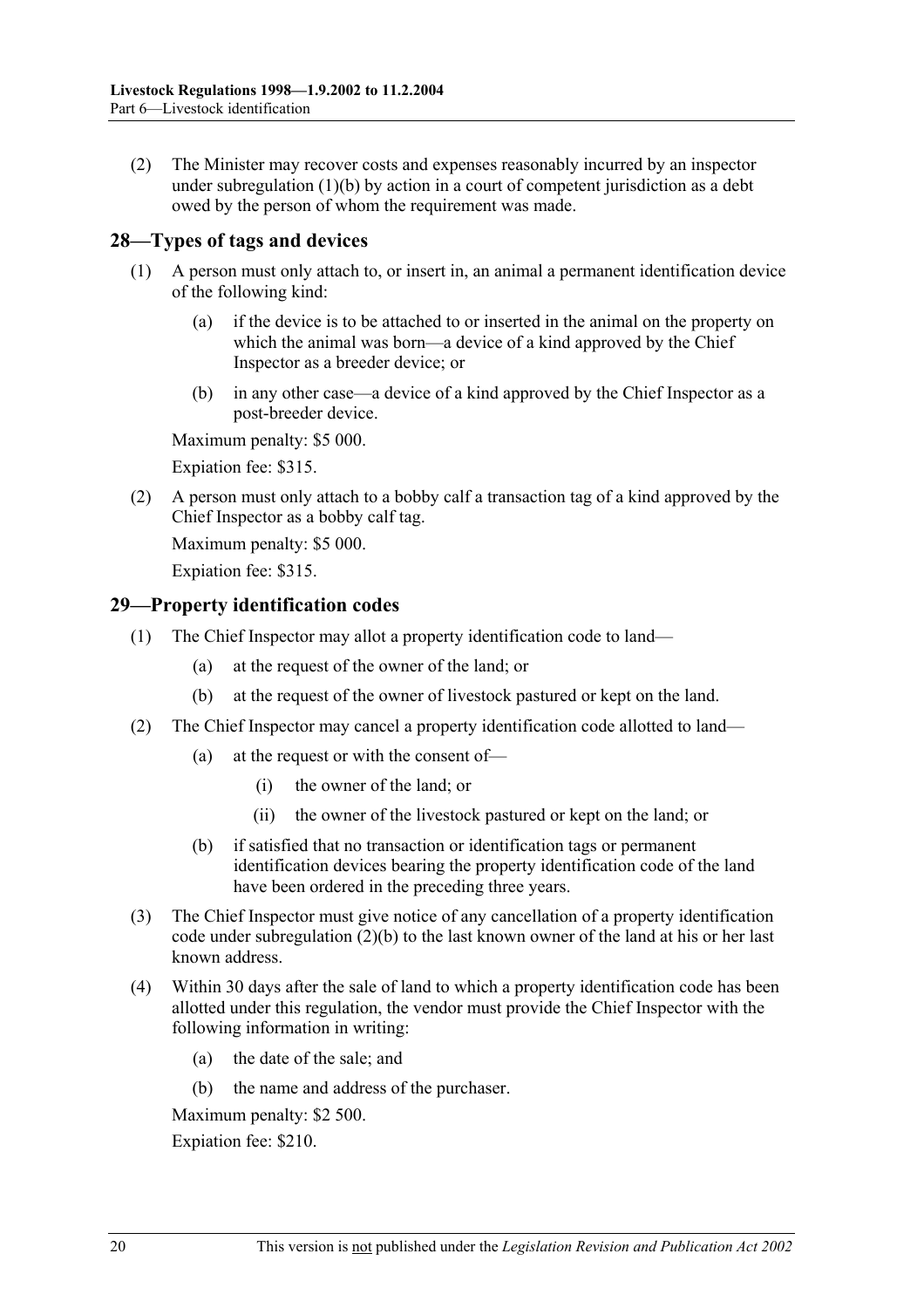### **29A—Authorisation of manufacturers and recyclers**

The Chief Inspector may authorise a person—

- (a) to manufacture transaction or identification tags or permanent identification devices for the purposes of this Part; or
- (b) to recycle permanent identification devices for the purposes of this Part.

### **29B—Supply of tags and devices**

An authorised manufacturer or authorised recycler—

- (a) may only supply transaction or identification tags or permanent identification devices to persons on receipt of an order form validated in a manner approved by the Chief Inspector; and
- (b) must—
	- (i) keep records of the persons to whom the tags or devices are supplied and the number and type of tags or devices supplied in respect of each property identification code; and
	- (ii) at the request of an inspector or other person authorised in writing by the Chief Inspector, produce the records for inspection.

Maximum penalty: \$5 000.

Expiation fee: \$315.

### **29C—Animal must not have more than one permanent identification device**

A person must not, without the authorisation of the Chief Inspector, attach to or insert in an animal a permanent identification device if the animal already has a permanent identification device attached to or inserted in it.

Maximum penalty: \$2 500.

Expiation fee: \$210.

### **29D—Removal of permanent identification devices**

 (1) Subject to this regulation, a person must not remove a permanent identification device from an animal unless authorised to do so by the Chief Inspector.

Maximum penalty: \$5 000.

Expiation fee: \$315.

- (2) Subregulation (1) does not apply to an inspector or a person acting in the course of his or her duties at an abattoir.
- (3) The operator of an abattoir must ensure that all permanent identification devices removed from animals at the abattoir are, on a regular basis and in any event at least monthly—
	- (a) destroyed; or
	- (b) sent to an authorised recycler.

Maximum penalty: \$5 000.

Expiation fee: \$315.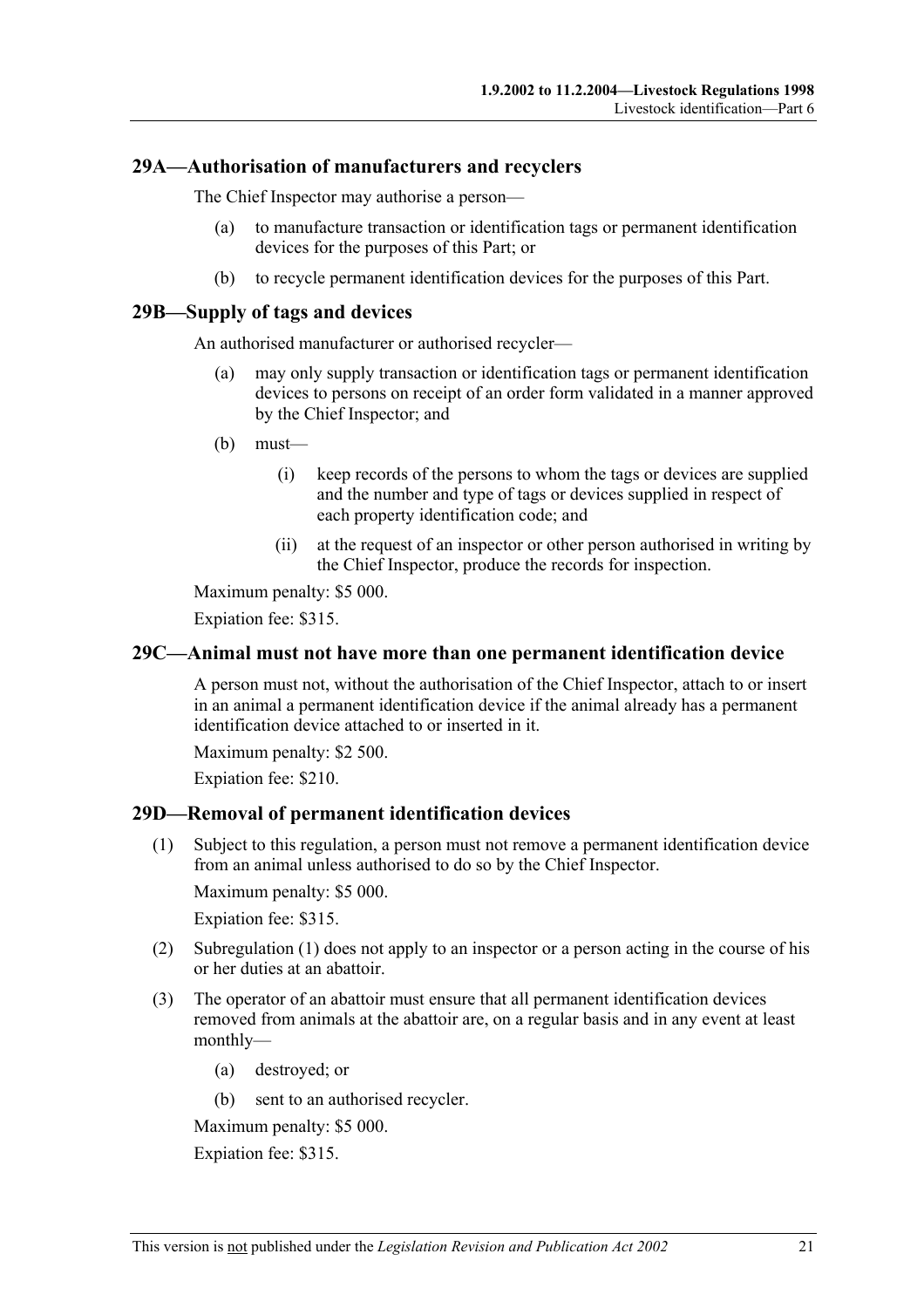### **29E—Replacement of lost devices**

- $(1)$  If—
	- (a) an animal has a permanent identification device attached to or inserted in it; and
	- (b) the device is subsequently lost; and
	- (c) a replacement permanent identification device is then attached to or inserted in the animal,

the person who attaches or inserts the replacement device must keep records which will enable the replacement device to be identified and must, at the request of an inspector, produce the records for inspection.

Maximum penalty: \$2 500.

Expiation fee: \$210.

 (2) A person must keep records required under subregulation (1) in relation to an animal for not less than two years after the date on which the animal dies or is otherwise disposed of by the person.

### **29F—Offence to alter or deface tags and devices**

A person must not, without the authorisation of the Chief Inspector, alter or deface a transaction or identification tag or permanent identification device that is attached to or inserted in an animal.

Maximum penalty: \$5 000.

Expiation fee: \$315.

## **Part 7—Sheep lice**

### **30—Offence if lice-infested sheep at market**

- (1) If lice-infested sheep are present at a market—
	- (a) the owner of the sheep; and
	- (b) any other person who consigned the sheep to the market,

are each guilty of an offence.

Maximum penalty: \$5 000.

Expiation fee: \$315.

- (2) It is a defence to a charge of an offence against subregulation  $(1)$  if it is proved—
	- (a) that the sheep (or an appropriate number of the sheep selected on an appropriate basis) had been properly inspected for the presence of lice by a person with suitable experience or training within 14 days before the sheep were taken to the market and no live lice were found in the course of the inspection; and
	- (b) that after the inspection and before being taken to the market the sheep were kept separate from sheep other than sheep similarly inspected during that period and found to be free of live lice.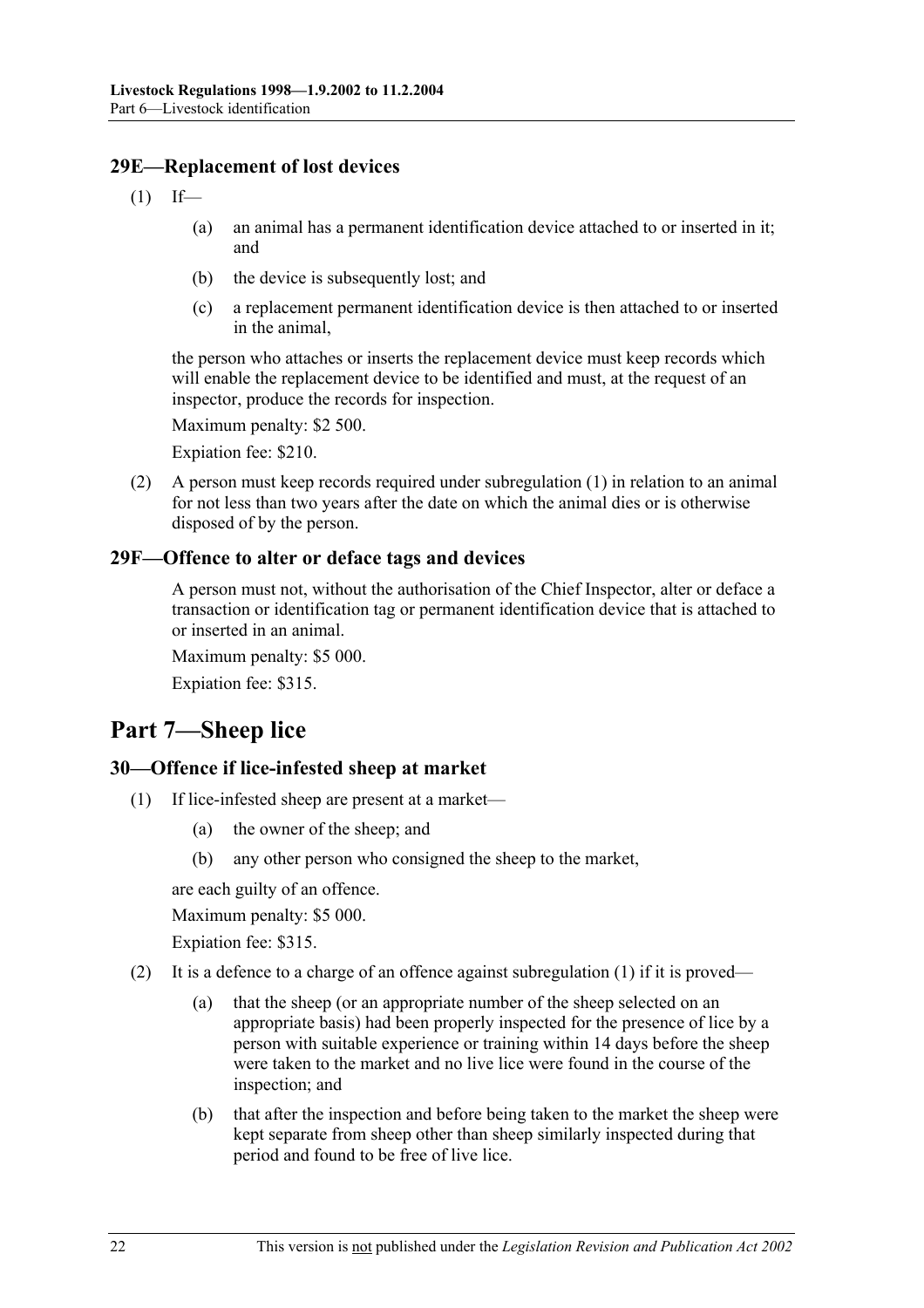(3) In this regulation—

*market* means a market, fair, sale, show, parade or other gathering or competition at which sheep from different holdings are present (but does not include an abattoir or slaughterhouse).

### **31—Offence if lice-infested sheep stray**

If lice-infested sheep stray, the owner of the sheep and any other person responsible for control of the sheep are each guilty of an offence.

Maximum penalty: \$5 000.

Expiation fee: \$315.

### **Part 7A—Vendor declarations**

### **31A—Signing of vendor declarations**

A person must not sign a vendor declaration in connection with the sale or proposed sale of livestock unless the person is, or was immediately before the sale or consignment of the livestock for sale—

- (a) the owner of the livestock; or
- (b) a person responsible for the husbandry of the livestock authorised by the owner to do so.

Maximum penalty: \$5 000.

Expiation fee: \$315.

### **31B—False or misleading vendor declarations**

A person must not make a statement that is false or misleading in a material particular (whether by reason of the inclusion or omission of any particular) in a vendor declaration.

Maximum penalty/expiation fee:

(a) If the person made the statement knowing that it was false or misleading:

Maximum penalty—\$10 000.

(b) In any other case:

Maximum penalty—\$5 000.

Expiation fee—\$315.

### **Part 8—Provision for funds under repealed Acts**

### **32—Cattle Compensation Fund**

The amount in the Cattle Compensation Fund on the repeal of the *Cattle Compensation Act 1939* is to be paid into the South Australian Cattle Industry Fund established under the *Primary Industry Funding Schemes (Cattle Industry Fund) Regulations 2000* made under the *Primary Industry Funding Schemes Act 1998*.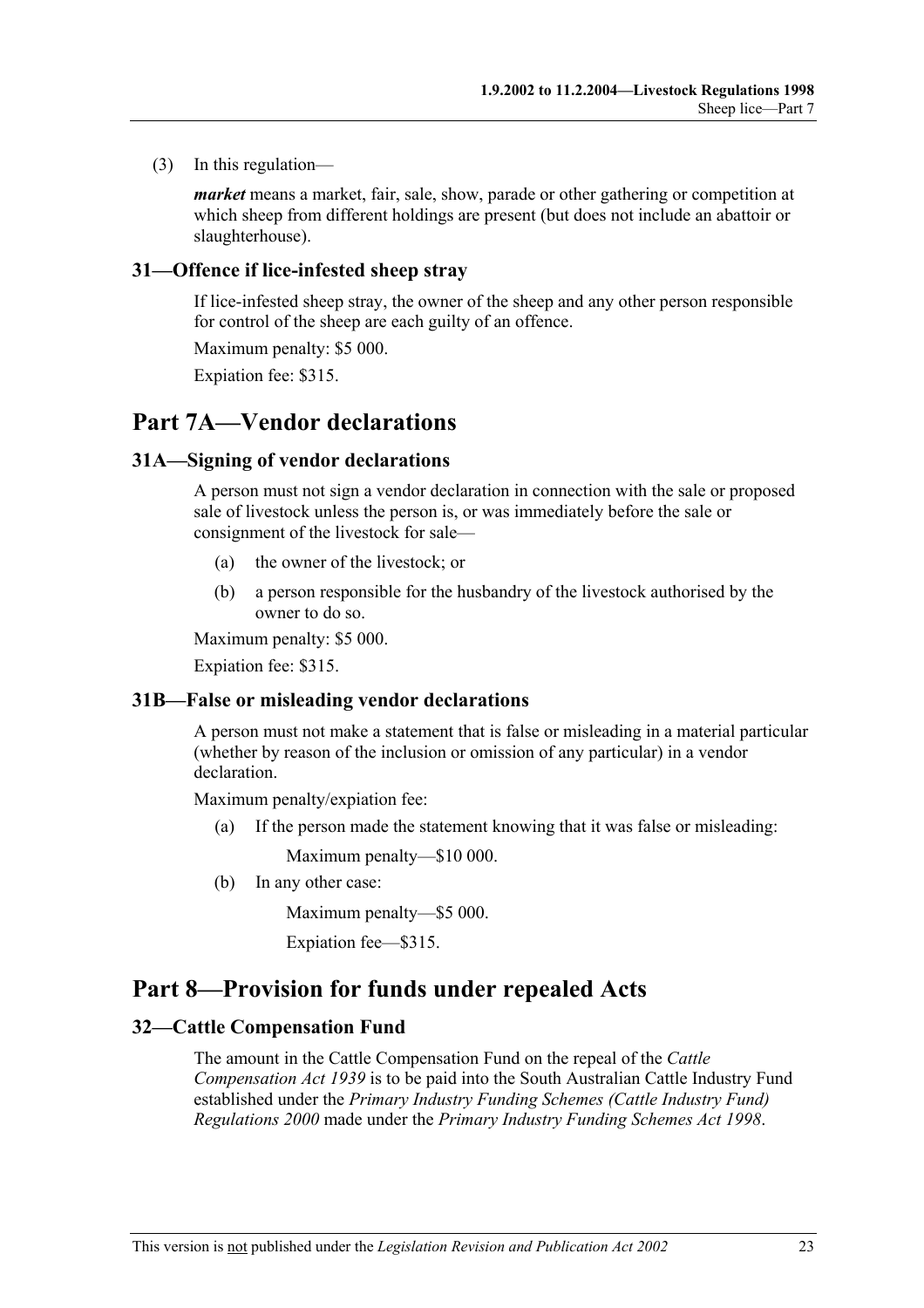### **33—Beekeepers Compensation Fund**

The amount in the Beekeepers Compensation Fund established for the purposes of the *Apiaries Act 1931* on the repeal of that Act is to be paid into the South Australian Apiary Industry Fund established under the *Primary Industry Funding Schemes (Apiary Industry Fund) Regulations 2001* made under the *Primary Industry Funding Schemes Act 1998*.

### **34—Swine Compensation Fund**

The amount in the Swine Compensation Fund on the repeal of the *Swine Compensation Act 1936* is to be paid into the South Australian Pig Industry Fund established under the *Primary Industry Funding Schemes (Pig Industry Fund) Regulations 2001* made under the *Primary Industry Funding Schemes Act 1998*.

### **34A—Deer Keepers Compensation Fund**

The amount in the Deer Keepers Compensation Fund established for the purposes of the *Deer Keepers Act 1987* on the repeal of that Act is to be paid into the South Australian Deer Industry Fund established under the *Primary Industry Funding Schemes (Deer Industry Fund) Regulations 2002* made under the *Primary Industry Funding Schemes Act 1998*.

## **Part 9—Feeding of livestock**

### **35—Feeding of animal material in certain circumstances**

- (1) A person must not—
	- (a) feed to ruminants or permit ruminants to feed on restricted animal material (whether or not the material has been rendered suitable for animal consumption); or
	- (b) dispose of restricted animal material (whether or not the material has been rendered suitable for animal consumption) in a manner that ruminants may gain access to it.

Maximum penalty: \$10 000.

(2) In this regulation—

*restricted animal material* means material that is derived, wholly or in part, from a vertebrate (other than a ruminant) but does not include milk, milk products, gelatine, tallow or extracted oils.

## **Schedule 1—Fees**

| A1         | Application for registration or renewal of registration as a beekeeper                                                                   | \$15.00 |
|------------|------------------------------------------------------------------------------------------------------------------------------------------|---------|
|            | No fee is payable if the bees are kept for the purposes of instruction in an educational institution<br>approved by the Chief Inspector. |         |
| <b>B</b> 1 | Application for registration or renewal of registration as a deer keeper                                                                 | \$20.00 |
| 1          | Application for registration or renewal of registration of artificial breeding centre                                                    | \$250   |
| 2          | Application for registration or renewal of registration authorising artificial breeding<br>procedure                                     | \$50    |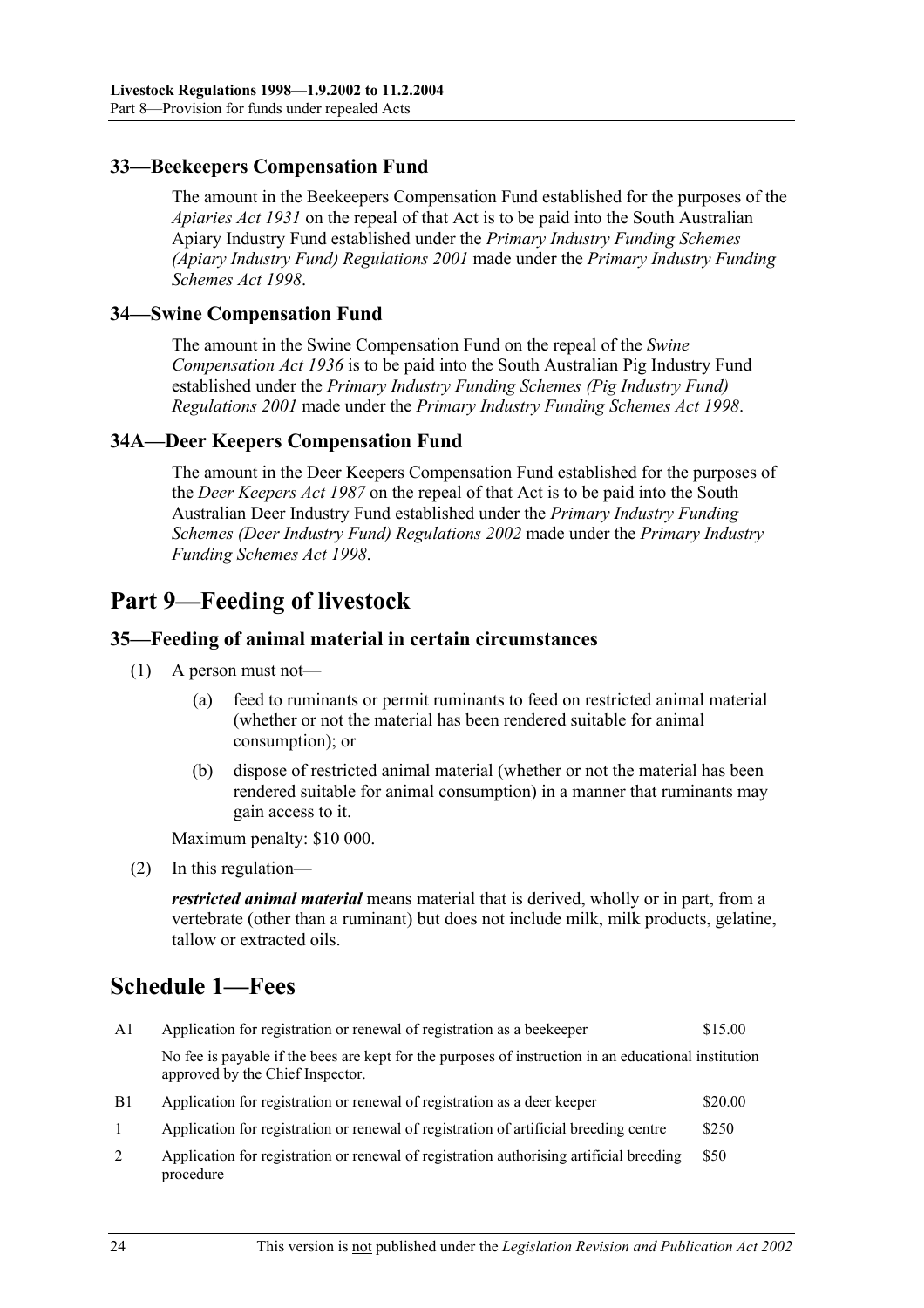(The same fee applies in relation to an applicant for, or for renewal of, registration authorising more than one category of artificial breeding procedure.)

| Application for registration or renewal of registration of diagnostic laboratory | \$250 |
|----------------------------------------------------------------------------------|-------|
| Replacement certificate of registration                                          | \$20  |

## **Schedule 2—Transitional provisions**

### **1—Continuation of registration of beekeepers**

A person who was immediately before the repeal of the *Apiaries Act 1931* registered under that Act as a beekeeper will, subject to the Act and these regulations, be taken to be registered as a beekeeper under section 17 of the Act until 28 February 2001.

### **1A—Continuation of registration of deer keepers**

The owner of a deer farm that was immediately before the repeal of the *Deer Keepers Act 1987* registered under that Act will be taken to be registered as a deer keeper under section 17 of the *Livestock Act 1997* until the date on which the registration of the deer farm would have been due to expire.

### **2—Hive identification codes**

A brand allocated to a hive by the Chief Inspector under the repealed *Apiaries Act 1931* immediately before the commencement of these regulations will, on that commencement, be taken to be a hive identification code allocated to the hive under these regulations.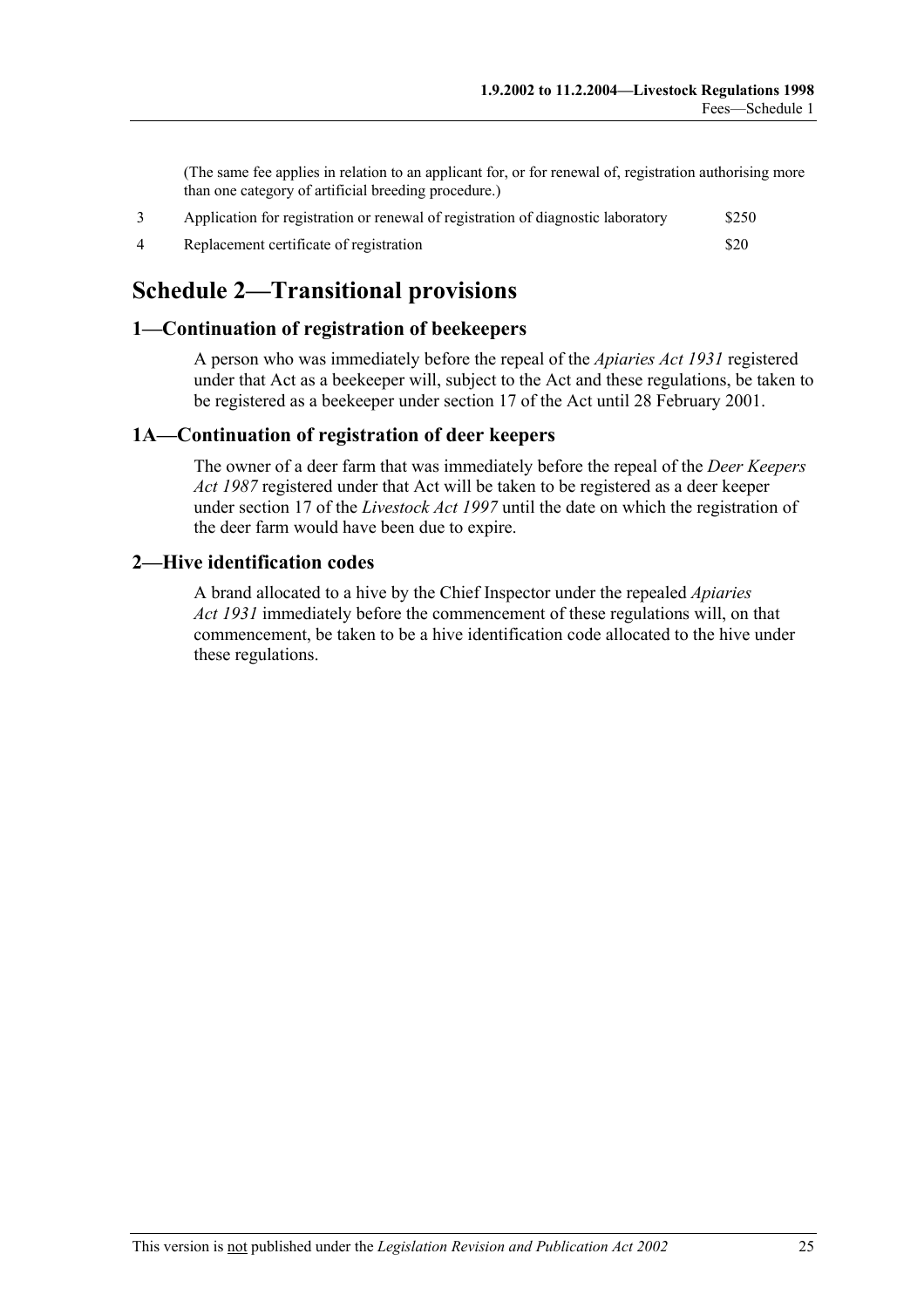# **Legislative history**

New entries appear in bold.

### **Notes**

 • For further information relating to the Act and subordinate legislation made under the Act see the Index of South Australian Statutes.

### **Principal regulations and variations**

| Year No  |      | Reference                | Commencement       |
|----------|------|--------------------------|--------------------|
| 1998     | - 11 | Gazette 22.1.1998 p288   | $22.1.1998:$ r 2   |
| 1999 20  |      | Gazette 25.3.1999 p1483  | $25.3.1999$ : r 2  |
| 1999 210 |      | Gazette 28.10.1999 p2120 | $28.10.1999$ : r 2 |
| 2000 129 |      | Gazette 15.6.2000 p3286  | $1.7.2000$ : r 2   |
| 2000 143 |      | Gazette 22.6.2000 p3373  | $1.7.2000$ : r 2   |
| 2001 2   |      | Gazette 18.1.2001 p144   | $31.1.2001$ : r 2  |
| 2001 5   |      | Gazette 25.1.2001 p320   | $25.1.2001$ : r 2  |
| 2001 195 |      | Gazette 23.8.2001 p3274  | $1.10.2001$ : r 2  |
| 2001     | 271  | Gazette 20.12.2001 p5670 | $20.12.2001$ : r 2 |
| 2002     | 173  | Gazette 29.8.2002 p3266  | $1.9.2002$ : r 2   |
|          |      |                          |                    |

### **Provisions varied**

### New entries appear in bold.

| Provision               | How varied                                   | Commencement |
|-------------------------|----------------------------------------------|--------------|
| Pt1                     |                                              |              |
| r <sub>4</sub>          |                                              |              |
| deer                    | inserted by $173/2002$ r 4(a)                | 1.9.2002     |
| HGP earmark             | inserted by 20/1999 r 3                      | 25.3.1999    |
| HGP free<br>declaration | inserted by 20/1999 r 3                      | 25.3.1999    |
| HGP free invoice        | inserted by $20/1999$ r 3                    | 25.3.1999    |
| HGP free tag            | inserted by $20/1999$ r 3                    | 25.3.1999    |
|                         | substituted by $129/2000$ r 3(a)             | 1.7.2000     |
| identification tag      | inserted by $173/2002$ r 4(b)                | 1.9.2002     |
| transaction tag         | inserted by $129/2000$ r 3(b)                | 1.7.2000     |
|                         | vendor declaration inserted by 5/2001 r 3    | 25.1.2001    |
| r <sub>5</sub>          |                                              |              |
| r 5(1)                  | r 5 redesignated as r $5(1)$ by 210/1999 r 3 | 28.10.1999   |
|                         | varied by $271/2001$ r $3(a)$                | 20.12.2001   |
| r 5(2)                  | inserted by 210/1999 r 3                     | 28.10.1999   |
|                         | varied by 271/2001 r 3(b)                    | 20.12.2001   |
|                         | (c), (d) deleted by $271/2001$ r 3(c)        | 20.12.2001   |